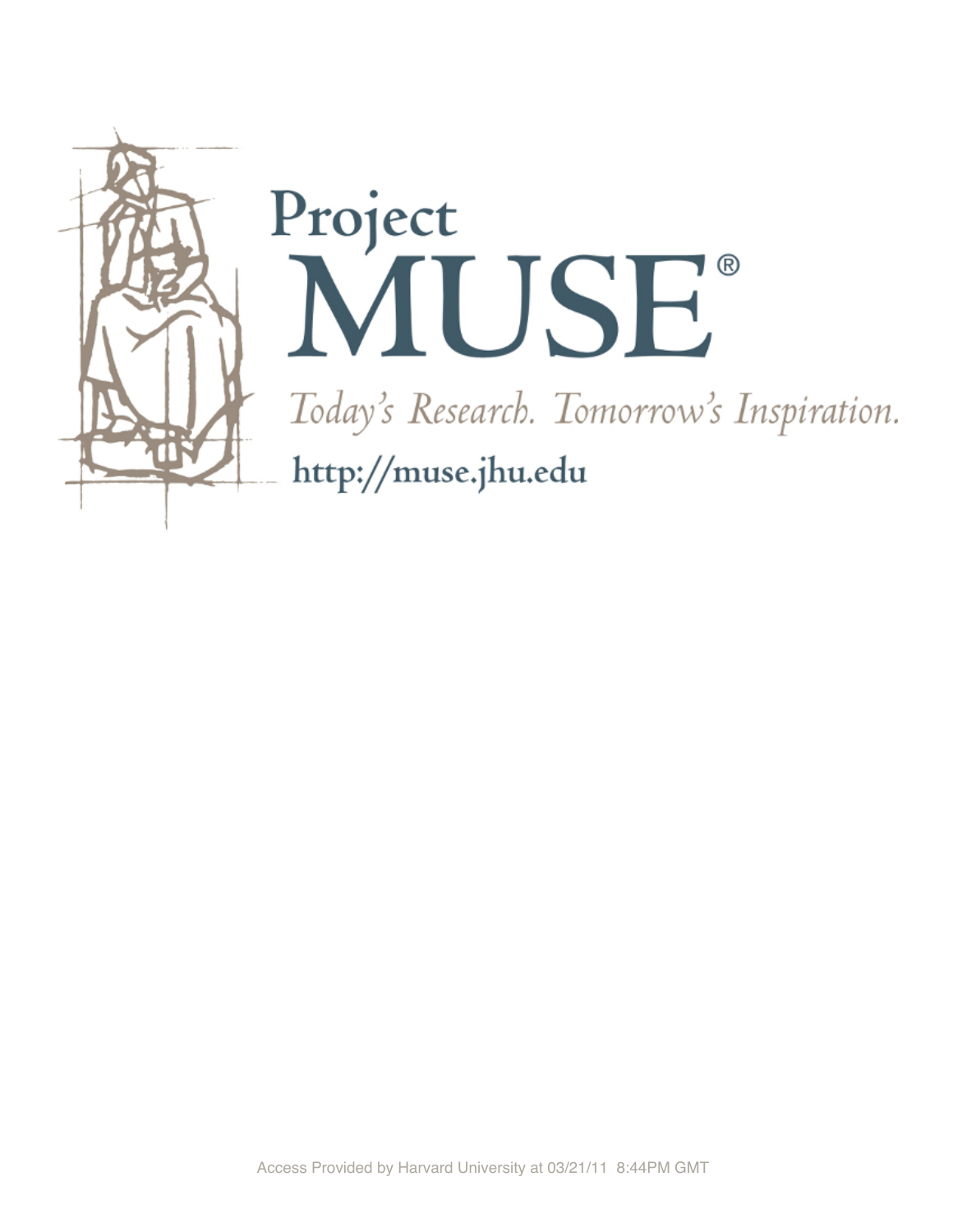### **NINA SIMONE'S TRIPLE PLAY**

### *by Daphne A. Brooks*

Listen to the opening notes of Nina Simone's remarkable 1957 debut album *Little Girl Blue* and one hears a performer asserting her intentions, throwing down the glove: the exuberant "motor running-running" (Dobie 232) trademark vocals, the playfully virtuosic dance of a pianist's velocity that turns the tempo of a Duke Ellington classic inside out and breaks open the melody to mine the ironically pulsating energy, the propulsive beat of non-stop "indigo" heartbreak. As jazz critic Scott Yanow states in the liner notes to the album, Simone's take on Ellington was one of many "unexpected" and "memorable" twists that introduced the artist to the world. "[R]ather than begin the [recording] with one of her more accessible vocals," says Yanow, "Simone starts out with a surprisingly up tempo and abstract piano exploration of 'Mood Indigo' before her vocal makes the song a bit more recognizable" (Yanow). It remains the first (public) record(ing) of Nina Simone's counterintuitive brilliance as an artist who defied the center, ran circles in the margins, and wove together "highbrow" and "lowbrow" forms to create an off-beat repertoire that was, some might argue, "emo" before "emo," Afropunk, folk eclectic, jazz torch song magic.1

No one critical apparatus can sustain a sufficient reading of Nina Simone, an artist celebrated in part for having stylized a heterogeneous musical repertory of songs for nearly four decades. A classically-trained pianist who shifted into jazz, pop, cabaret, and folk performing in the mid 1950s as a way to support her education and subsequently to shore up her income, Simone gained notoriety for having moved fluidly from playing the music hall chanteuse by covering Gershwin's "I Loves You Porgy" (inspired by Billie Holiday's interpretation) and the Norwegian folk lilt of "Black is the Color of My True Lover's Hair" to "Duke Ellington compositions, Israeli folk songs, and songs by the Bee Gees" (Bernstein B6). She was the ultimate queen of popular music "crossover" in the most exhilarating and unconventional sense of the word, and she deftly and consistently called upon this ability to mix and match musical forms as a way to break free of the racial and gender circumscriptions placed upon her in popular music culture. Simone frequently commented on the significance of her generic moves, boldly proclaiming that "It's always been my aim to stay outside any category'. 'That's my freedom,'" she insisted to one reporter. But it was a "freedom" that, according to biographer David Nathan, "drove industry pundits and the music press crazy as they tried to categorize her" (Nathan 232).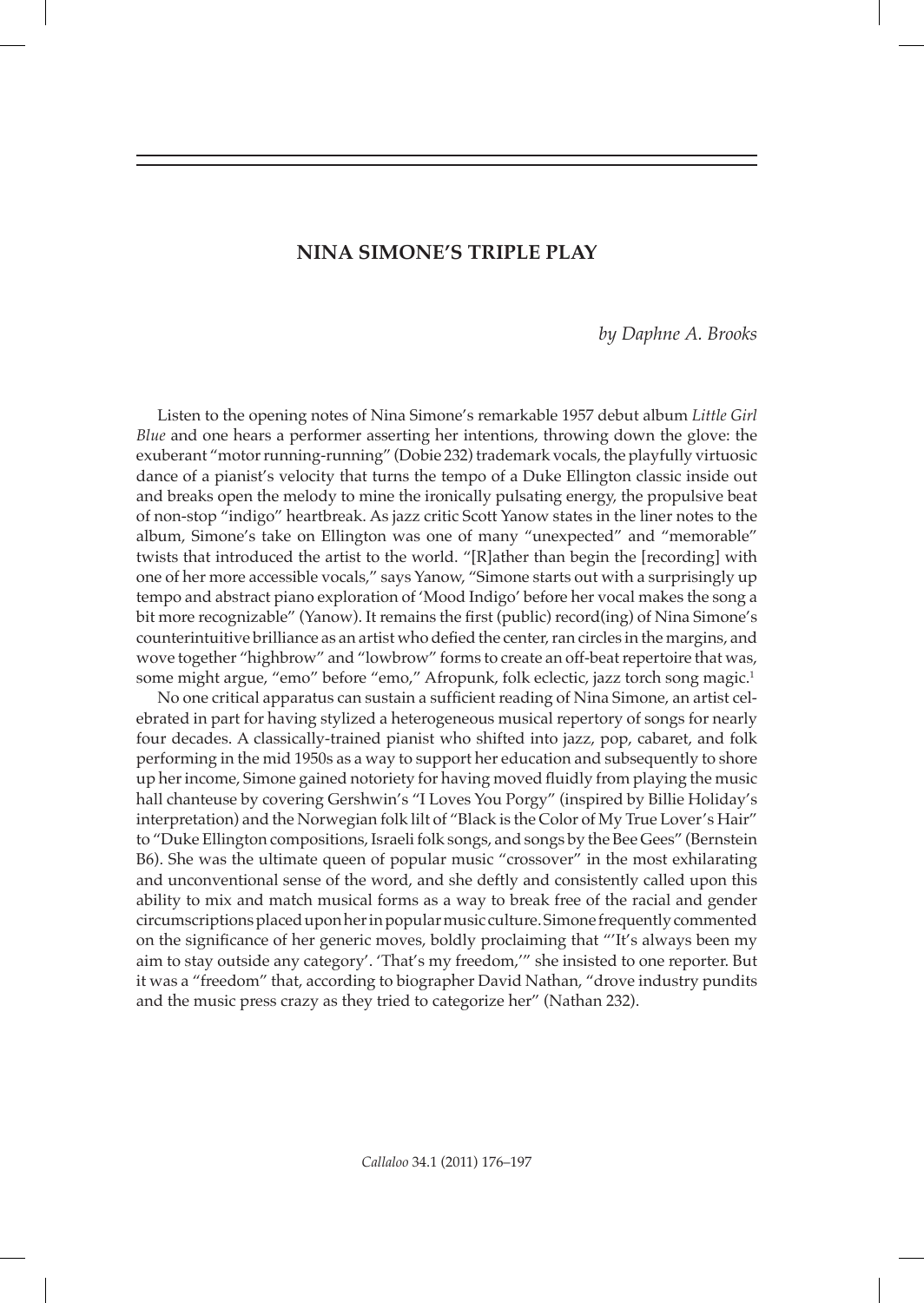### **"There Must Be Some Kind of a Way Out of This Place": Nina Simone's Musical Maroonage**

In many ways, Nina Simone would shape the bulk of her career in response to an aesthetic conundrum: what should a black female artist sound like? Some of Simone's most famous song titles summed up this query. Through her music she sought to make her listeners grasp how "it would feel to be free" and to be "young, gifted, and black," as well as female. Her songs thus served as sonic struggles in and of themselves, as embattled efforts to elude generic categorizations as a black female performer. These points would likewise resonate throughout much of Simone's intense and absorbing memoir, *I Put a Spell On You*, a text in which the artist assails the cultural myopia of critics too obtuse to read the aesthetic range and complexities of her material. "[S]aying what sort of music I played," Simone observes, "gave the critics problems because there was something from everything in there" (Simone and Cleary 68–69). For Simone, the constant (and, in her mind, completely erroneous) comparisons to Billie Holiday were signs of the music press's inability to read the depth of diversity in black female musical expression. People, she argues, "couldn't get past the fact we were both black. . . . Calling me a jazz singer was a way of ignoring my musical background because I didn't fit into white ideas of what a black performer should be" (Simone and Cleary 68–69). As a response to these narrow definitions of black sound, Simone turned other corners and crossed over and out of constricting musical divides, challenging her audiences to consider and perhaps more importantly to listen for the meaning of liberation in black female performance. In this way, to rock critic Dave Marsh, she was the consummate "Freedom Singer," someone who "lived and sang like a person who not only counted on the promise but lived in the actuality of the American Dream" (Marsh v).2

No doubt, she lived that "Dream" of aesthetic entitlement with tenacity in the Jim Crow south while being raised as a child prodigy whose virtuosic capabilities would realize the perfectionist strivings of middle-class parents. Born Eunice Waymon in 1933 to a family headed by a father who was a business entrepreneur and a mother who was an ordained Methodist minister in Tryon, North Carolina, Simone began playing piano when she was three years old and went on to perform hymns and gospel music at her mother's church. By the age of five and with the help of local community fundraising, she was studying classical music. But according to Simone (who adopted her stage name, in part, from her favorite French film actress Simone Signoret), it was her musical genius that also set her apart from her family as well as her peers. "I knew," she observes, "I wasn't like everybody else, I wasn't like them anymore" (Simone and Cleary 25). "No one in the family," she continues, "knew how isolated my music made me" (Simone and Cleary 30).

The *I Put A Spell On You* memoir in fact frames this social and cultural isolation as a factor that fostered and nurtured in Simone her experimental wanderlust as a musician, as well as a kind of fearless, non-conformist streak. Simone recalls how, from the earliest age forward, she "had no preference for any individual style. In fact, I liked to play as many different styles as possible" (Simone and Cleary 17). Obsessed with aesthetic excellence and performative virtuosity instilled in her in part by her beloved English piano instructor "Miss Mazzy," Simone argues that she was less interested in defining the terms of "what" she played as she was invested in playing whatever she tackled very well. Although her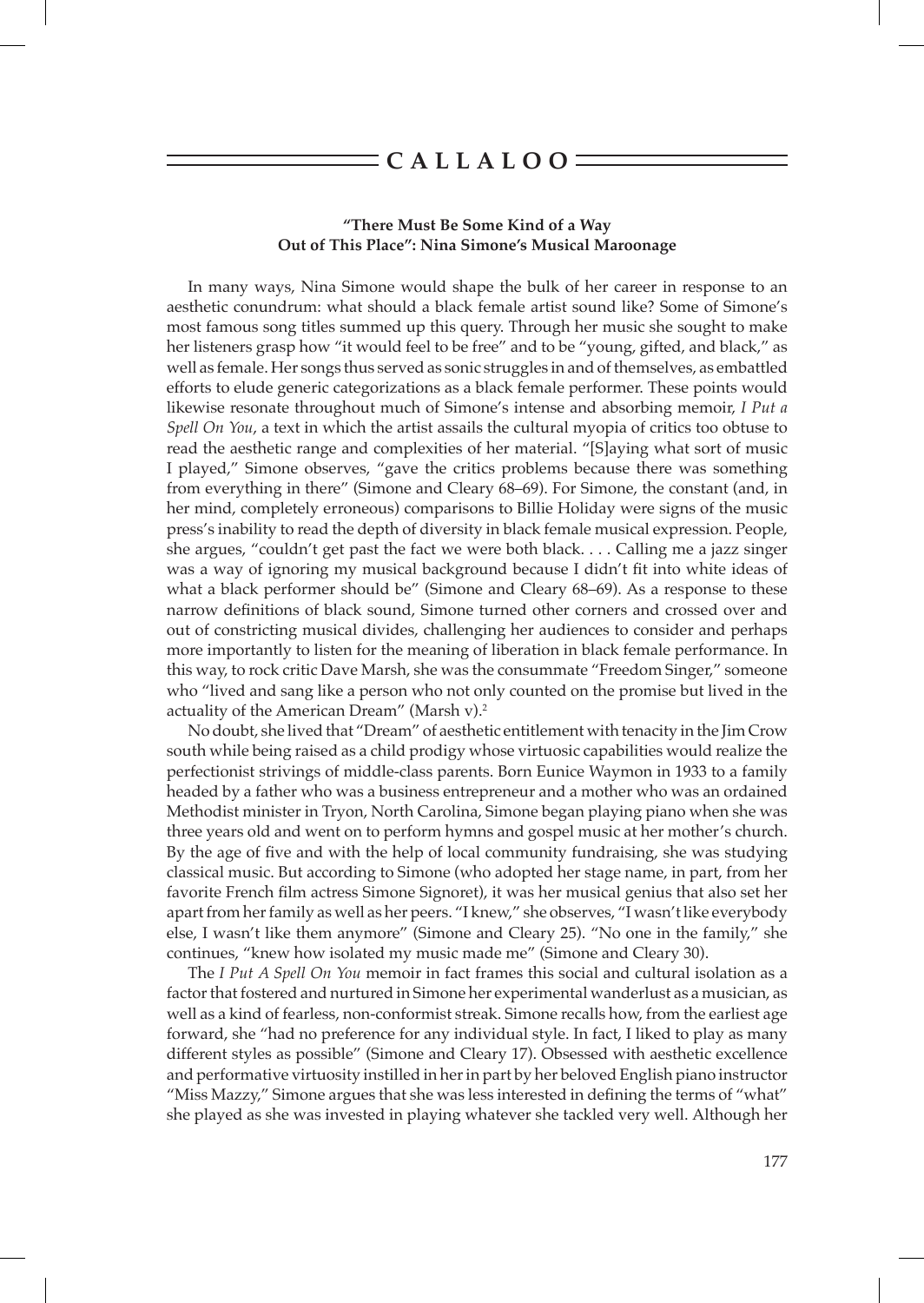initial intent was to pursue a career as a classical pianist, financial woes forced her to take work as a nightclub performer. As if to underscore her fundamental resistance to fitting neatly into the conventional role of the black female chanteuse, Simone, for economic reasons, ultimately embraced her role as a vocalist and committed herself to performing "a diversity of material" that, in turn, became her trademark and signature appeal to such an extent that, as music critic Adam Bernstein sees it, she cultivated and perfected a "love for contrasting sounds and defying predictability. Her version of the pop staple 'Love Me or Leave Me,'" for instance, "plays a dazzling classical run with a throaty jazz vocal" (Bernstein).3 As historian Ruth Feldstein has noted in her work on the artist's socio-political activism, on albums such as the 1964 landmark *In Concert* album, Nina Simone "rejected any singular definition of African American womanhood" and this effort "remained central to Simone's participation in black activism" beyond the album itself (Feldstein 1353,1358). What I would add here is that we also consider how Simone's social activism was not only overtly incorporated into the content of her material, but, just as well, that it permeated the form of her musical heterogeneity that worked to free African Americans from cultural and representational stasis.

Simone was as equally invested in social activism as she was in musical experimentation and pushing herself artistically. As she demonstrates in her effortless (generic) movements between mid-1960s agitprop folk and cabaret spectacle and as she maintains in her autobiography, her "music was dedicated to a purpose more important than classical music's pursuit of excellence; it was dedicated to the fight for freedom and [what she referred to as] the historical destiny" of African Americans (Simone and Cleary 91). Liberation is thus derived, in part, not only from her more overt protest songs but also from the sheer ideological and generic mobility manifested in her material. Repeatedly, Nina Simone staged a kind of performative sit-in that yielded what we might think of as a kind of socio-politicized musical crossover—one that was less about achieving conventional success on the pop charts and more concerned with barreling into putatively forbidden representational territories. In turn she worked to generate a kind of aesthetic "protest music" of a different order from that traditionally associated with black (female) musicians of the 1960s.<sup>4</sup>

Below I consider Nina Simone's work as a critical template for examining the politics and poetics of counter-hegemonic, black feminist popular music "crossover." I explore Simone's varying modes of socio-cultural transgressiveness *in* song, and I read several of her specific musical recordings and performances that challenge facile perceptions of the socio-political utility of black female musicianship in American culture. Like her blues era forebears who, as Hazel Carby reveals, had "ramblin on their minds' and who intended to 'ease on down the line'" since "the power of movement was theirs" (Carby, 243), Nina Simone translated blues women's mobility into broadly-realized aesthetic and socio-political intent. Her fluid musical movements amounted to formal disturbances that upset the order and cultural logic of "protest." By engaging in a rigorous, internal, socio-political dialogue with her own audiences, she repeatedly questioned, examined, and tested the limits of agitprop popular music as well as the complex range of power dynamics between black performers and predominantly white audiences.<sup>5</sup> Nina Simone's singular forms of "freedom songs" would lead her into some of the most provocative musical spaces, and it was her experimentation with the compositions of German avant-garde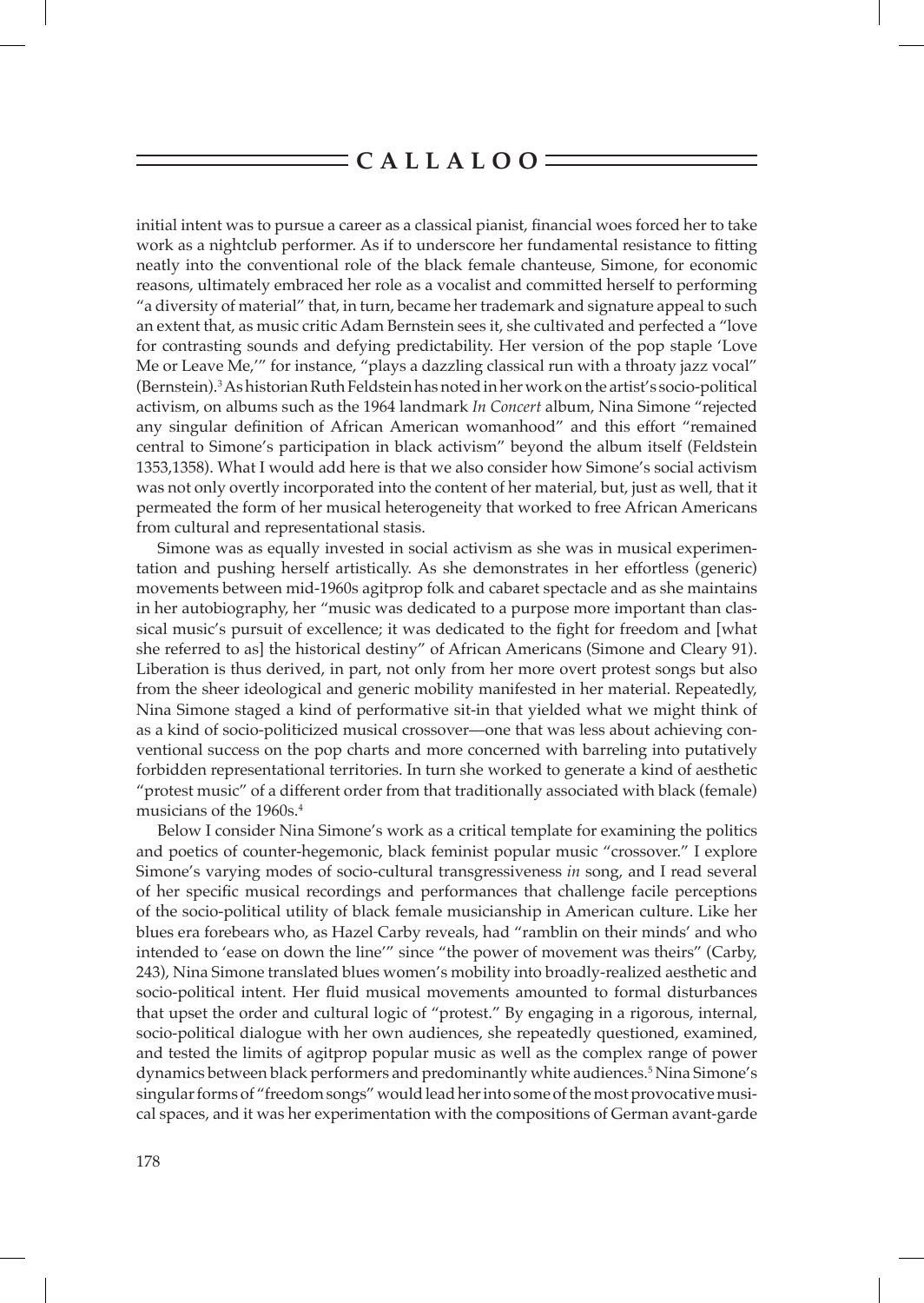theater pioneers Bertolt Brecht and Kurt Weill that, I argue, are perhaps the most crucial examples of the way that she manipulated and re-calibrated notions of both conventional protest music and pop music "crossover" into strategies of what we might think of as black feminist distanciation. Undoubtedly the most prominent African American interpreter of Brecht and Weill's dense and disruptive songbook, Simone drew inspiration from the duo's Weimar Republic epic theater aesthetics and redeployed them in the context of Civil Rights era turmoil. Along the way she forged her own form of musical integration and performative agitation, crossing the lines of musical genres as well as, on certain occasions, performative propriety, and defamiliarizing cultural expectations of where black women can and should articulate their voices and musicianship aesthetically and politically.<sup>6</sup> In this essay, I argue for ways to listen for Simone's spectacular acts of distanciation as they manifest themselves in her interpretations of Brecht and Weill compositions "Pirate Jenny" and "The Alabama Song," as well as in her own song "Mississippi Goddamn," a work inspired by the duo's "Alabama." As we shall see, in each of these visceral and yet slyly ironic performances, Simone manipulates excess and dissonance—generic, vocal, musical—as interventionist aesthetic weapons in song that re-write the category of 1960s "protest music." From leveling an insurgent pirate's revenge aria in "Pirate Jenny" to her nimble performance of multiple voices in both "Mississippi Goddamn" and "The Alabama Song," Simone swerves off the beaten path of stalwart and stirring Civil Rights musical performances by the likes of Fanny Lou Hamer and Odetta. In these particular cases, rather than singing clear-eyed folk anthems as did Hamer or historically resonant work songs and spirituals as did Odetta, Simone, in these performances, draws from the ideological crux of Brecht and Weill's repertoire to craft a poetics of sonic alienation as coruscating socio-political commentary.7

Perhaps, then, we might liken her phonic, lyrical, and generic modes of disturbance to something loosely akin to the "triple play" that Houston Baker famously outlined some twenty years ago in relation to Caliban's subaltern moves. To Baker, it is Caliban's "supraliteracy" which amounts to "a maroon or guerilla action carried out within linguistic territories of the erstwhile masters, bringing forth sounds that have been taken for crude hooting, but which are, in reality, racial poetry" (Baker 195). Like Caliban, Nina Simone staged her own form of (musical) maroonage by living inside of the purposefully offbeat, experimental theater song structures of Brecht and Weill, performatively re-inhabiting this material with her own eccentric narrative voice. Baker's landmark study of the insurgency of "indigenous language" is of most interest to me in the way that it might enable us to think about Nina Simone's musical acts of social impropriety and linguistic insurgency, what Nathaniel Mackey might in fact call her "Calibanization" of Brecht and Weill's compositions.<sup>8</sup> Hearing the poetics of Simone's "maroon or guerilla action," her "profane" acts in song, and her alienating gestures in musical performance allow for ways to interpret uniquely articulated forms of sonic black womanhood.

Think, then, of the tripling in this study as a series of counterintuitive cultural practices that Simone negotiates across three different versions of her most famous protest song, "Mississippi Godamn." I explore these multiple versions of the track as different iterations of black feminist distanciation, but I travel to Simone's "Mississippi" first by way of "Pirate Jenny," the artist's most famous traditional Brecht and Weill cover in order to illustrate her daring aesthetic engagement with the kinds of dramatic alienation effects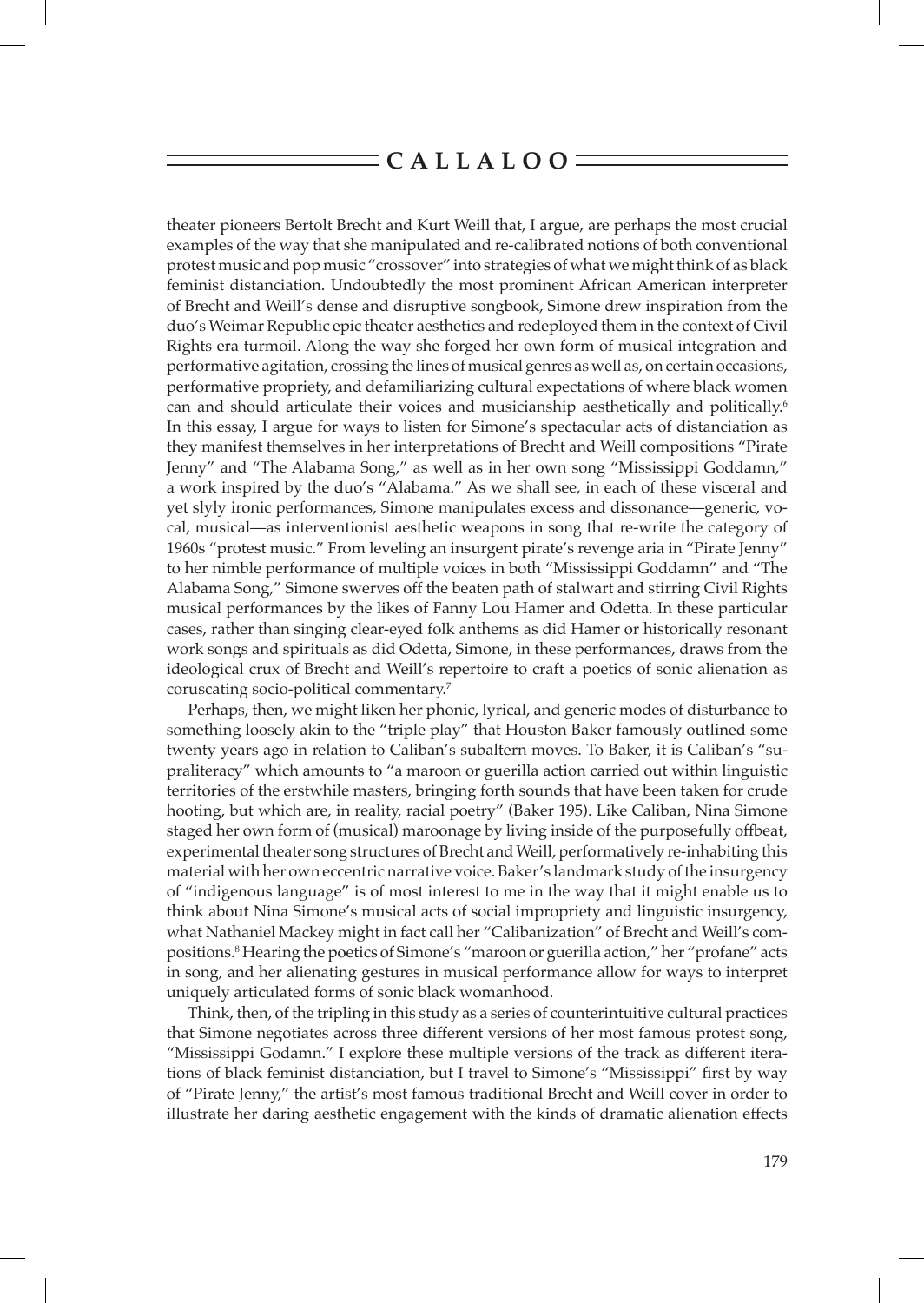that she would ultimately redeploy in her legendary cursing anthem. I argue that only by shifting our socio-cultural expectations of black female vocalists and only by dislodging from what Hortense Spillers has rightly identified as the tendentious "emphasis on the female vocalist's . . . biographies" (Spillers 166) rather than her art, only by reading against the grain of narrow constructions of the black female subject in song as Farah Griffin does in her landmark work on Billie Holiday, only then are we able to consider the "ontological edge" (Spillers 166), the luxuriant excess, and the masterfully strategic dissonance of Nina Simone's triple play in popular music culture.<sup>9</sup>

#### **Epic Nina: Long Distance Running on** *In Concert*

Stories of Nina Simone's notoriously "hostile" and "difficult" relationship with her audiences are well known. The tales of a "temperamental" and "angry" artist have circulated and received their fair due critique from feminist scholars and journalists who have exposed the gender biases in, for instance, the pathologizing representations of Simone versus the laudatory fetishization of Miles Davis's back-turning solos. Still, Simone was a boldly aggressive figure at different stages of her career in concert, at varying times calling for her black audience members to stand and directing her songs only to them. Other times she was known for admonishing her fans when to applaud, give standing ovations, and be silent (as she did when I saw her on one of her last US concert tours in 2001).10 Certainly these and other anecdotes lend themselves to a portrait of an artist who cultivated a cultural persona as a virtuosic performer, a challenging and demanding entertainer, and a bold social activist who was unafraid to manipulate the sometimes charged power dynamics and politics of desire that coursed through her relationship with her fans. In landmark ways as well, Simone's fraught relationship with her audience played out in her performances of the songs themselves, and this uniquely tense push and pull with her audiences would prefigure the kinds of (un)ironic modes of haughty aggression and direct critique that we more often associate with the postmodern glam of a David Bowie, the punk aesthetics of the Sex Pistols, or the hip hop spectacle of a Kanye West. In the decades before such artists would create headlines as a result of their cool or adversarial relationship with fans, Simone was cultivating a kind of performative distanciation embedded in her eccentric covers of German "epic" theater songs composed by Bertolt Brecht and Kurt Weill that she would exploit to great and different effect at very different moments in her career. Considering the ways that Simone interpolates Brecht into her work and the ways that she interpolates herself into Brecht and Weill's work thus enables us to read Simone's own forms of musical and lyrical alienation as epistemic insurgency, and radical, sounded, black female agency in the age of Civil Rights agitation.

"Pirate Jenny," the better-known Nina Simone cover of a Brecht and Weill song, appears on the *In Concert* album, recorded on March 21, 1964, at Carnegie Hall. In her smoldering rendition of Brecht and Weill's classic *Three Penny Opera* revenge aria, the singer executes a spectacular performance of subterfuge, one that finds her inhabiting the voice of insurrectionist "Jenny" who "scrubs" away at the hotel floors while the master class (mis)reads her prostrate alias. Simone observes with biting and snide satisfaction that, "once ya tip me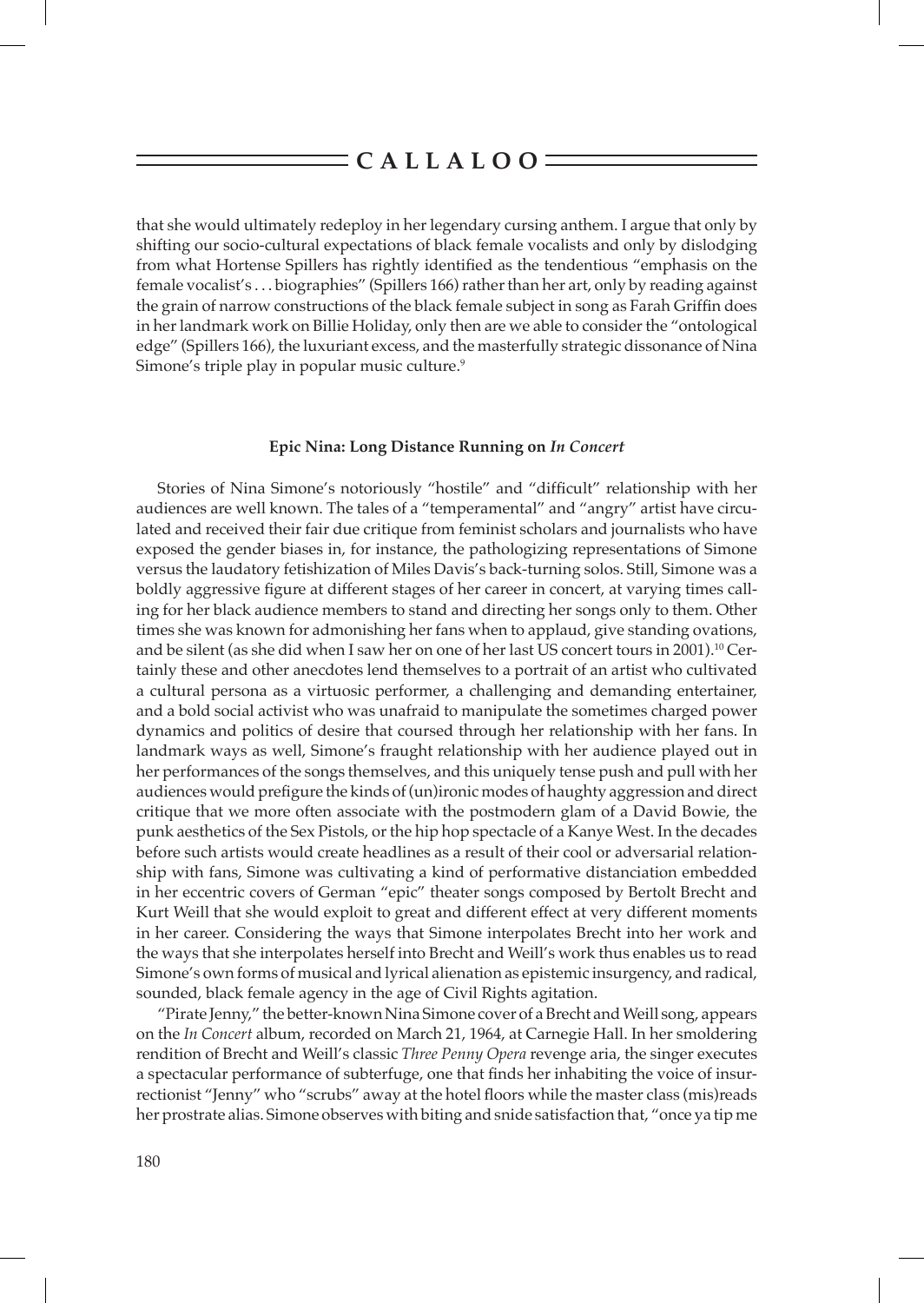. . . it makes ya feel swell . . . But you'll never guess to who you're talking.'" "Slipping on" (Hartman 17–48) the parodic voices of the ruling class, the singer mocks the "gentleman" who "can say, 'Hey gal, finish them floors!" all the while failing to read the bloody revolution brewing in his midst. Like Melville's 1855 slave revolt novella *Benito Cereno*, with its sharp critique of hegemonic myopia, Simone's "Pirate Jenny" taunts the obtuse, master (class) dupe who watches her performance like that of Babo's slave "put-on." Simone here covers a song that allows her to oscillate between a servant with a gleam in her eye and "a smile" on her face and the gentlemen who frantically scramble to re-instantiate their power by desperately demanding that she continue to "earn her keep." Akin as well to the parodic strategies of white characterization invoked by black abolitionist William Wells Brown in his antebellum drama *The Escape* (1858), Simone's rendition of "Jenny" affords her the room to experiment with multiple subject positions: master and servant, gentry class and rebel (female) outlaw, narrator and actor. The singer's articulation of simmering rage ties all of these parts together in a performance that cycles dialectically back and forth and through the booming chorus where Simone sings victoriously of "the ship/ the Black Freighter" that "runs a flag up its masthead," finally in the last stanza "disappear[ing] out to see/ And/ On/ It/ Is/ Me" ("Pirate Jenny"). Without ever mentioning race explicitly, Simone's cover of "Pirate Jenny" would, in the midst of evolving black enfranchisement struggles, generate all sorts of rich historical allusions to the trajectory of African American forced migration, with a "Black Freighter" coming and going, making a passage in the middle of the song toward our heroine who prophesies her own reversed stowage of escape on board the ship.

We might hear in Simone's performance the kind of "massive itinerancy" that Fred Moten traces, the kind of "fugitivity" that announces itself in shifting subject positions, and which, in turn, creates a productive excess that obfuscates the putative transparency of the black female singer. We might ask, what can't Simone's predominantly white, liberal, Carnegie Hall audience who lives "outside the veil" of historical subjection hear or see? "Pirate Jenny" wears the phanaric mask of black feminist musical resistance and signifies on the ideological opacity of white spectators—figurative and literal—who fail to grasp the existence, let alone the utility of that mask. With "Pirate Jenny" alone, then, Simone emerges on *In Concert* as a brilliant cultural and political satirist of American race relations who, like her contemporary Moms Mabley, confronted and lampooned white patriarchal power head on in her work. Her performance joined in with the comedy of her contemporary Dick Gregory to deliver a sardonic indictment of Jim Crow white supremacy and likewise anticipated the work of a seasoned Richard Pryor (who, in the early years of his career, would open for her) by staging a charged socio-political encounter in song and signifying on "the socioeconomic and gendered dimensions of racism" (Feldstein 34).<sup>11</sup>

Yet it is precisely this kind of "racial, regional, and class specificity" that has led German studies scholar Russell Berman to argue that Simone's epic theater covers are anything but Brechtian. If Brecht and Weill's far-reaching and influential dramaturgical project was, in part, to innovate theater aesthetics that would in turn serve as cold and "alienating" forms of socio-political commentary, then, as Berman sees it, Simone's "Jenny" could not diverge any further from these tenets. Rather, Simone's "dramatic emotionality and rich texturing" stand at odds with Brecht-Weill songstress Lotte Lenya's standard-bearing "crisp, mechanical" style that manifests the exemplary "gest" that Brecht and Weill imagined as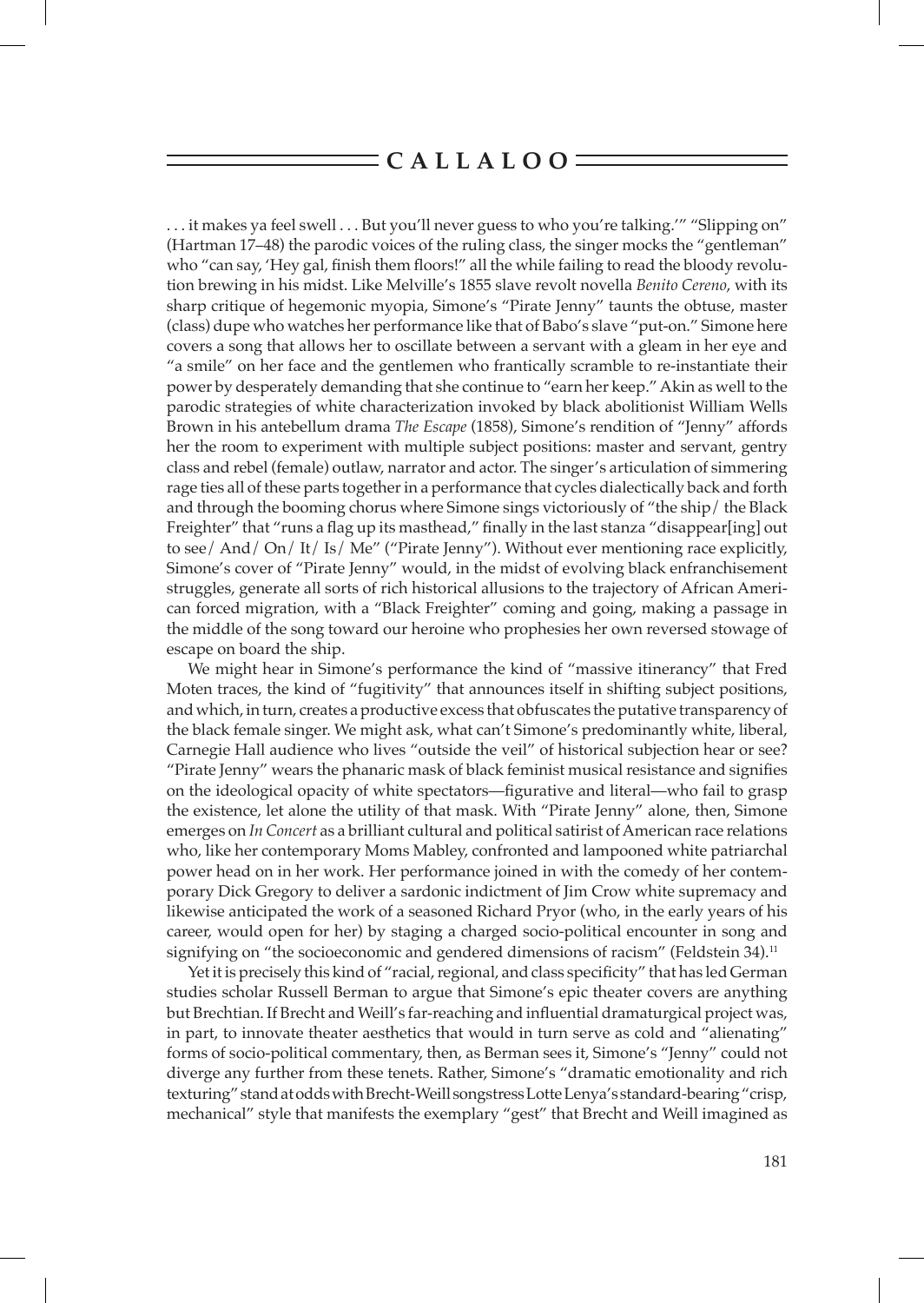the fulcrum of their sound. To Berman, Simone's performances of Brecht songs are ones not of "distance and abstraction" that cleave to the putative orthodoxy of epic theater, but are instead enactments of "proximity and precision." Her combination of "strident politics" and "greater emotionality" ultimately "imputes a more emphatic engagement and specificity of reference." For this reason, Berman concludes, Simone's performances are at a "distance from distanciation" (Berman 177-179).<sup>12</sup>

Any strict interpretation of Brecht and Weill's classic anti-operas would no doubt underscore how Weill opposed "any exaggeration in the direction of emotion" and likewise how Brecht held contempt for those who appealed to "emotion, terror, and pity" through their art as well (Hirsch 94; Buck-Morss 40). However, Simone's invocation of their work, I argue, is a project less invested in remaining faithful to the literal tenets of Brechtian ideology and more focused on producing interpretative deformations of Brechtian text that paradoxically generate an alienation effect; her work dares audiences to see and hear "America" differently and on a different frequency. Rather than mounting a dichotomy wherein Brecht "stages . . . collectivity" while Simone "dwells on a private, subjective response to political events" (Berman 180), my aim here is to demonstrate the ways that Nina Simone innovates and enacts her own distinct critique of tyranny and apathy in western contemporary culture, and in the process, stops the audience from losing themselves in the romance of the black female singing voice (Griffin, "When Malindy Sings"). Read in this way, Simone's Brecht-Weill performances emerge as re-imagined executions of black feminist distanciation and as bids that ultimately make "strange" and new the socio-political activism of black female vocalists—extending the work of Billie Holiday, marching lockstep with a newly politicized 1960s Abbey Lincoln, and paving the way for the 1970s Afrofuturist feminism of the group Labelle.<sup>13</sup>

### **Damning & Distanciation in "Mississippi Goddam"**

No song would manifest the far-reaching dimensions of Nina Simone's political aesthetic and the aesthetics of her politics on *In Concert* perhaps more masterfully than her own original protest composition "Mississippi Goddam." A song that was written by the artist immediately in the wake of the 1963 church bombing in Birmingham, Alabama, in which four school age African American girls were murdered while attending Sunday school, "Mississippi Goddam" remains one of the most powerful pop music protest songs of the Civil Rights era, and it uses irony as a central tool to critique the persistent Southern white supremacist terror endured by African Americans in the midst of the burgeoning Civil Rights movement. Much later in Nina Simone's career, the artist discussed how she had composed "Mississippi Goddam" with Brecht and Weill's work in mind, specifically "The Alabama Song"—the most famous number from their anti-opera *The Rise and Fall of the City of Mahagonny*. As we shall see, "Alabama" is the latent text in Simone's damned "Mississippi," but it is only one of the many devices that Simone made use of as a songwriter and performer to generate varying modes of political distanciation and musical dissonance that she would articulate throughout her performance of the song on *In Concert*. One need think only of the abrasiveness of the curse in the title alone, a subject to which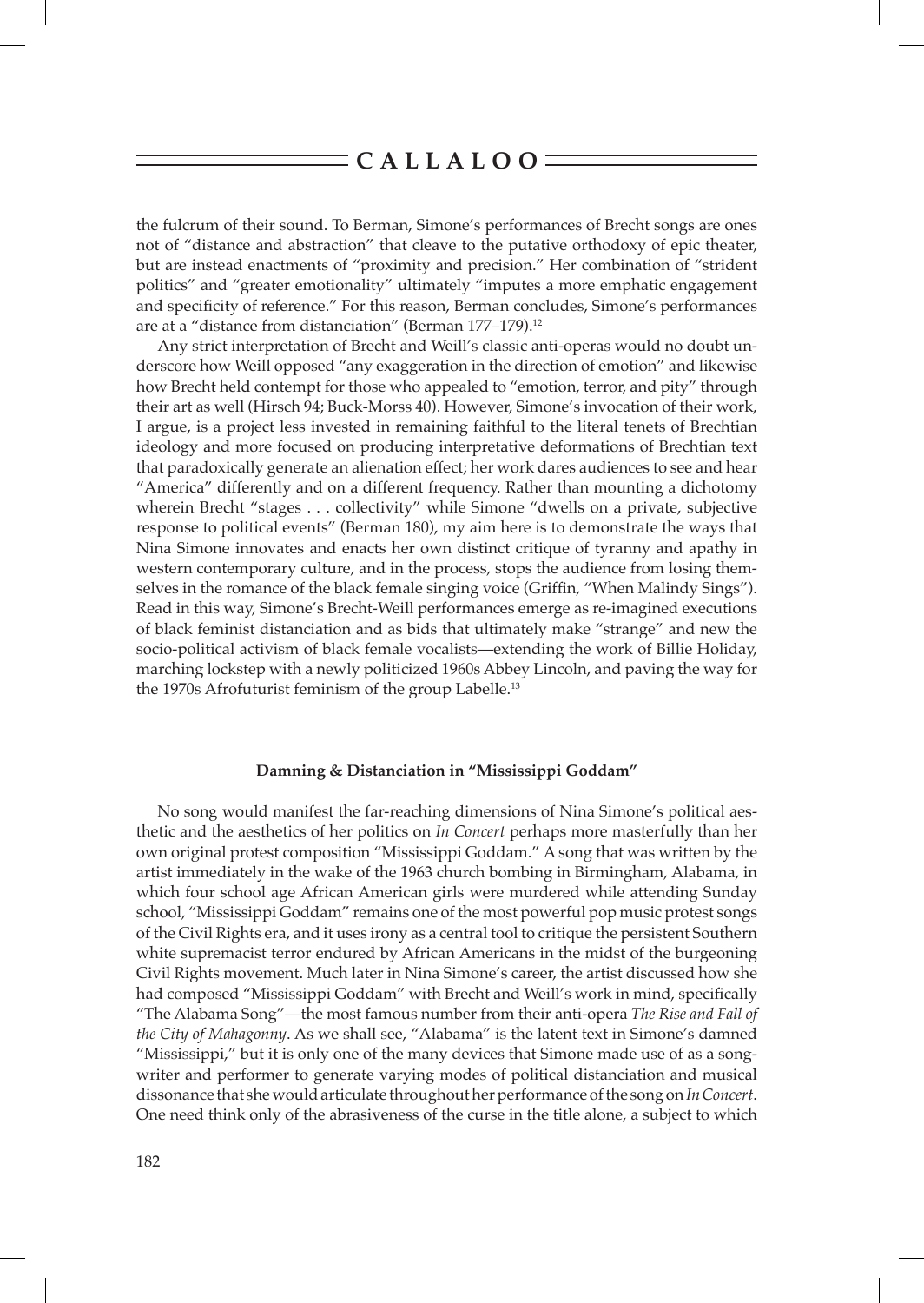I'll return later, in order to imagine the ways that Simone positioned herself at odds with Civil Rights nonviolent coalition building and laid what Feldstein pointedly argues were the early seeds of black nationalist militancy, prefiguring Amiri Baraka's aim to write "poems that kill" by some two years  $(1365)$ .<sup>14</sup> Across her long and dynamic career, Nina Simone's performances of "Mississippi Goddam" would highlight the ways that the artist utilized different kinds of surplus representational and metanarrative tactics to deploy biting socio-political as well as cultural critiques and to complicate the utility of the black female singing voice in American culture.

First captured on vinyl on *In Concert*, Simone's early performance of "Mississippi Goddam" audibly highlights her at times tense relationship with her Carnegie Hall audience, surely a predominantly white, liberal, cosmopolitan crowd if ever there was one. *In Concert*'s version of "Mississippi Goddam" encapsulates the interactive drama unfolding as the artist introduced it to many listeners who were presumably hearing the song for the first time. In what has become something of a trademark in this recording of the song, Simone declares in the opening seconds of her performance that "the name of this tune is 'Mississippi Goddam'" to audible laughter and applause from the audience. The euphoria of the song's tempo—with Simone on piano, Rudy Stevenson on guitar, Lisle Atkinson on bass, and Bobby Hamilton on drums—and Simone's near ebullient introduction sets a sly trap for the audience who, with their robust laughter, is seduced into a suspended state of disbelief as to the dire seriousness of the song's subject matter. Several beats later the singer ominously adds: "and I mean every word of it." Her sobering refrain here reinforces the J. L. Austin(ian) dimensions of the title's malediction (Brown and Kushner 544), how her utterance does not merely "describe or report but performs an action" (Austin). In one fell swoop, Simone interpolates her own audience into the doomed collective of the song itself, the blind men and women who, like the "gentlemen" of Pirate Jenny's hotel, are unable to recognize the rebellion as it unfolds before their very ears. By the time Simone would turn mid-song back to her audience in this performance, asking of them "bet you thought I was kidding ya'?" Pirate Jenny's venomous parting whisper to her obtuse oppressors, "that'll learn ya!" hovers dangerously close by in the air. Simone wields audience patter on "Mississippi Goddam" as a disciplinary, metanarrative threat much like her Jenny's searing retort delivered in the wake of revolution's carnage, as the bodies pile up.

The crowd's laughter that punctuates the opening seconds of "Mississippi Goddam" remains a remarkable sonic documentation of the kinds of tense (dis)connections with her audience that Simone maintained throughout her career. Here in her Carnegie Hall performance, the shifting (dis)identifications between the performer and her fans open up a series of questions as to the ways in which the *In Concert* crowd was actively and audibly working through its own repertoire of desires and anxieties in relation to Simone's performance. What to make of this confident, full-bodied first round of audience laughter? Do we hear the sounds of a crowd delighting (with delusion) in the putative distance between worldly New York and God damn(ed) rural Mississippi? Is this decidedly uneasy second round of laughter, markedly less hearty and far more tentative, an anxious reaction to the social and cultural impropriety sounded by one black female vocalist *In Concert*? In either instance, the distance in social and political hierarchy as well as the affective bonds between that of Simone and her audience would noisily fluctuate as the performance unfolds.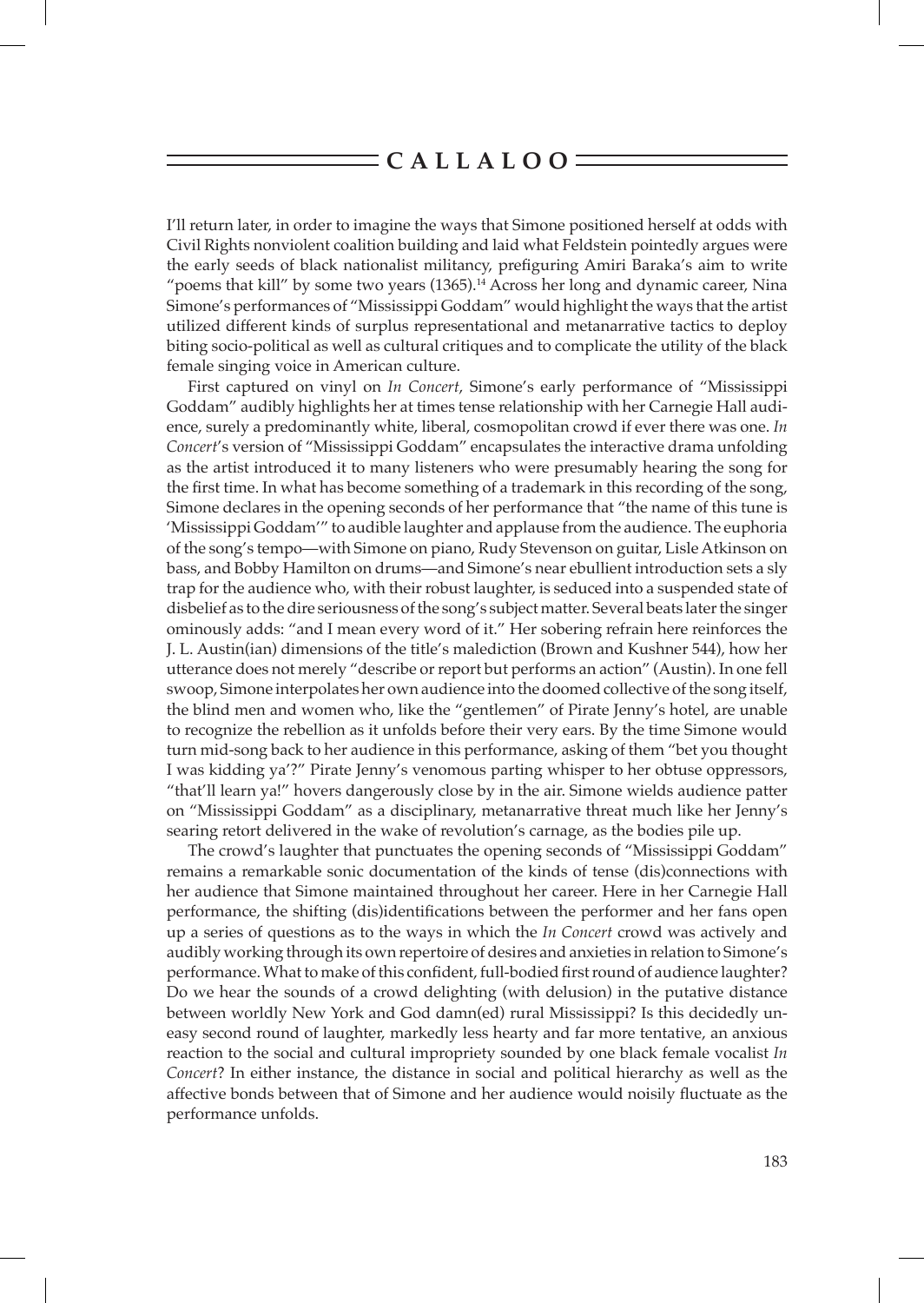What is especially important to recognize in this pattern of sounded relations between the singer and her audience is how it demonstrates the extent to which Nina Simone's live performances were exercises in what we might call black feminist Brechtian musical events. If Brecht's theater envisions the actor as a figure who measures and modulates the audience's affective distance from the drama itself in order to encourage critical commentary, Simone's musical performances aggravate that affective distance in musical terms. Although in many ways her self-referential outrage distances the song "Mississippi Goddam" itself from orthodox modes of alienation in epic theater, below I suggest that we might hear how, at its core, Brecht is ideologically present in Simone's song of the South. By way of her propulsive *In Concert* performance, Simone brings her listeners close(r) to the voices of trauma and obstinacy coursing through her song; she delivers the sonic equivalent of African Americans' utter discontent living under quotidian Jim Crow subjugation—dodging and countenancing hound dogs, imprisonment, and police brutality. At the same time, it is precisely this musical testimony of a visceral open wound that Simone seeks to expose, to articulate, to sing in contestation of here. The agitated musical discontent of "Mississippi Goddam" that she masters exacerbates her audience's "sentimental gaze" and their emotional appropriation of the narrative (Blau 6). In her remarkable original composition, the black female (singing) subject splits, moves, and inhabits multiple positions in order to generate a productive distance between her audience, herself, and "Mississippi," a synecdoche for the American (un)scene/seen.

The first "political anthem" in Nina Simone's evolving career as an activist and agitator, "Mississippi Goddamn" showcases the artist's then newly articulated fearlessness as a songwriter willing to yoke combative political ideology line by line into her composition (Feldstein 1–2; Simone and Cleary 88; Kernodle 301). With energetic force, Simone sings in her Carnegie Hall appearance of how

> Alabama's gotten me so upset Tennessee made me lose my rest And everybody knows about Mississippi Goddam

> Alabama's gotten me so upset Tennessee made me lose my rest And everybody knows about Mississippi Goddam

Can't you see it Can't you feel it It's all in the air I can't stand the pressure much longer Somebody say a prayer

Alabama's gotten me so upset Tennessee made me lose my rest And everybody knows about Mississippi Goddam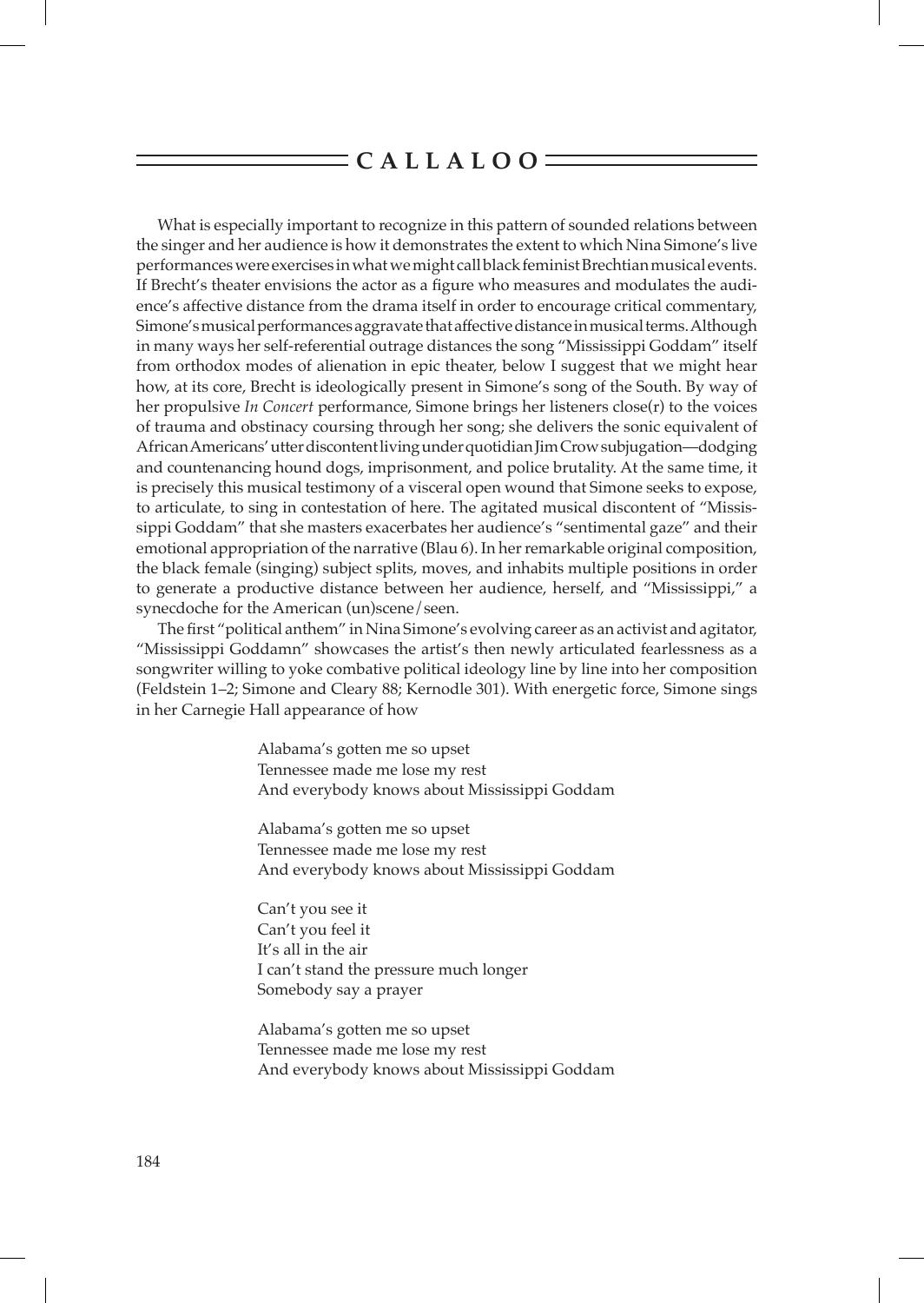This is a show tune But the show hasn't been written for it, yet

Hound dogs on my trail School children sitting in jail Black cat cross my path I think every day's gonna be my last

Lord have mercy on this land of mine We all gonna get it in due time I don't belong here I don't belong there I've even stopped believing in prayer

Don't tell me I tell you Me and my people just about due I've been there so I know They keep on saying "Go slow!"

But that's just the trouble "do it slow" Washing the windows "do it slow" Picking the cotton "do it slow" You're just plain rotten "do it slow" You're too damn lazy "do it slow" The thinking's crazy "do it slow" Where am I going What am I doing I don't know I don't know

Just try to do your very best Stand up be counted with all the rest For everybody knows about Mississippi Goddam

I bet you thought I was kiddin'—didn't you?

Picket lines School boycotts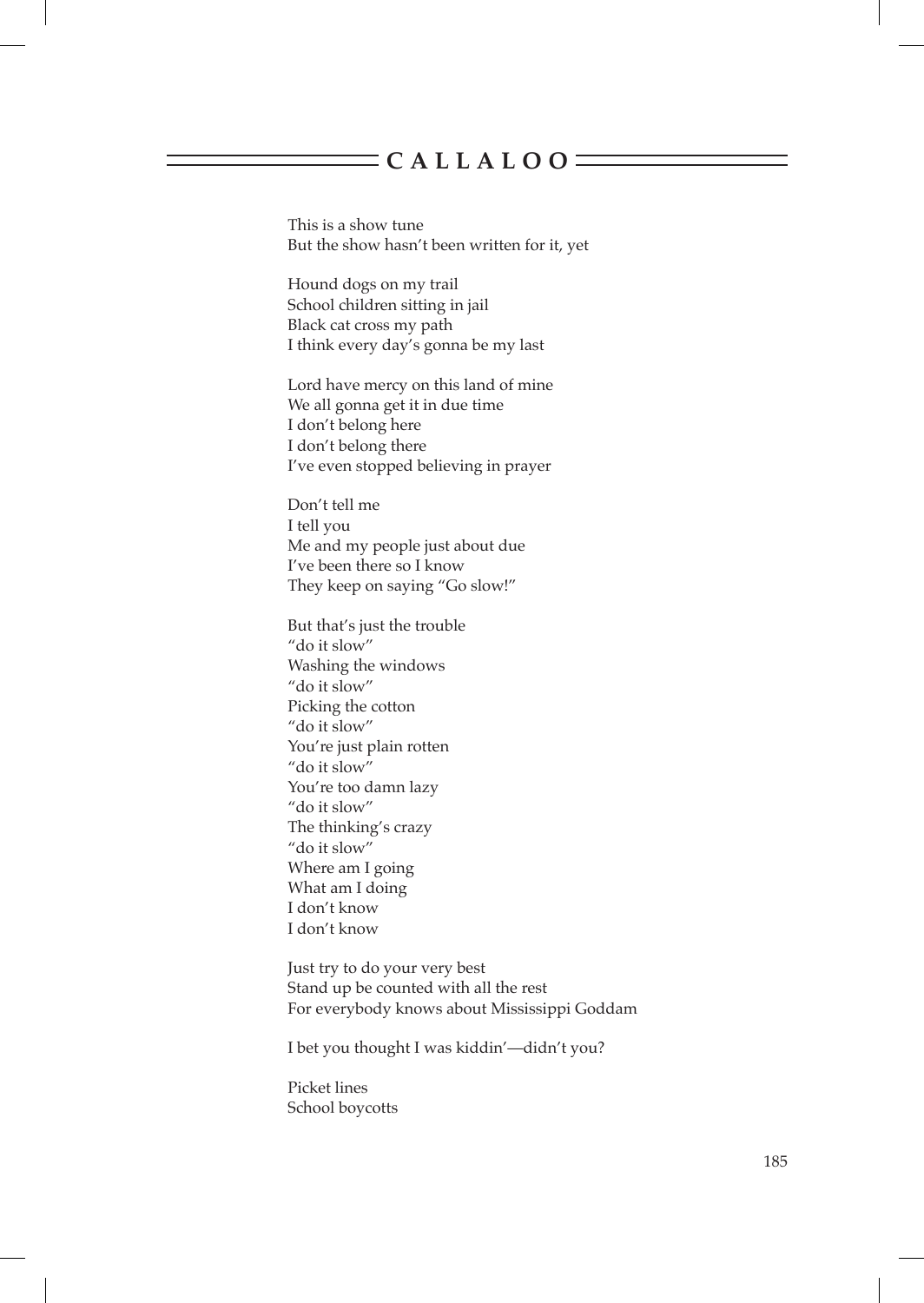They try to say it's a communist plot All I want is equality for my sister my brother my people and me

Yes you lied to me all these years You told me to wash and clean my ears And talk real fine just like a lady And you'd stop calling me Sister Sadie

Oh but this whole country is full of lies You're all gonna die and die like flies I don't trust you any more You keep on saying "Go slow!" "Go slow!"

But that's just the trouble "do it slow" Desegregation "do it slow" Mass participation "do it slow" Reunification "do it slow" Do things gradually "do it slow" But bring more tragedy "do it slow" Why don't you see it Why don't you feel it I don't know I don't know

You don't have to live next to me Just give me my equality Everybody knows about Mississippi Everybody knows about Alabama Everybody knows about Mississippi Goddam

Simone's *In Concert* rendition of the song finds a singer who is strategic with her narrative gestures that disrupt, disturb, and intervene in the fallacies of a Civil Rights era cultural imaginary that is full of potholes, elisions, and silences with regards to America's racial crisis. One hears her belting out the third stanza lines, "can't you see it/ can't you feel it" with full, show tune vigor and bravado, but it is a line that owes much to dramatist Brecht and composer Weill's aim in their epic theater endeavors to "awaken" their audiences to history. "Can't you feel it?" The song is addressed precisely to those who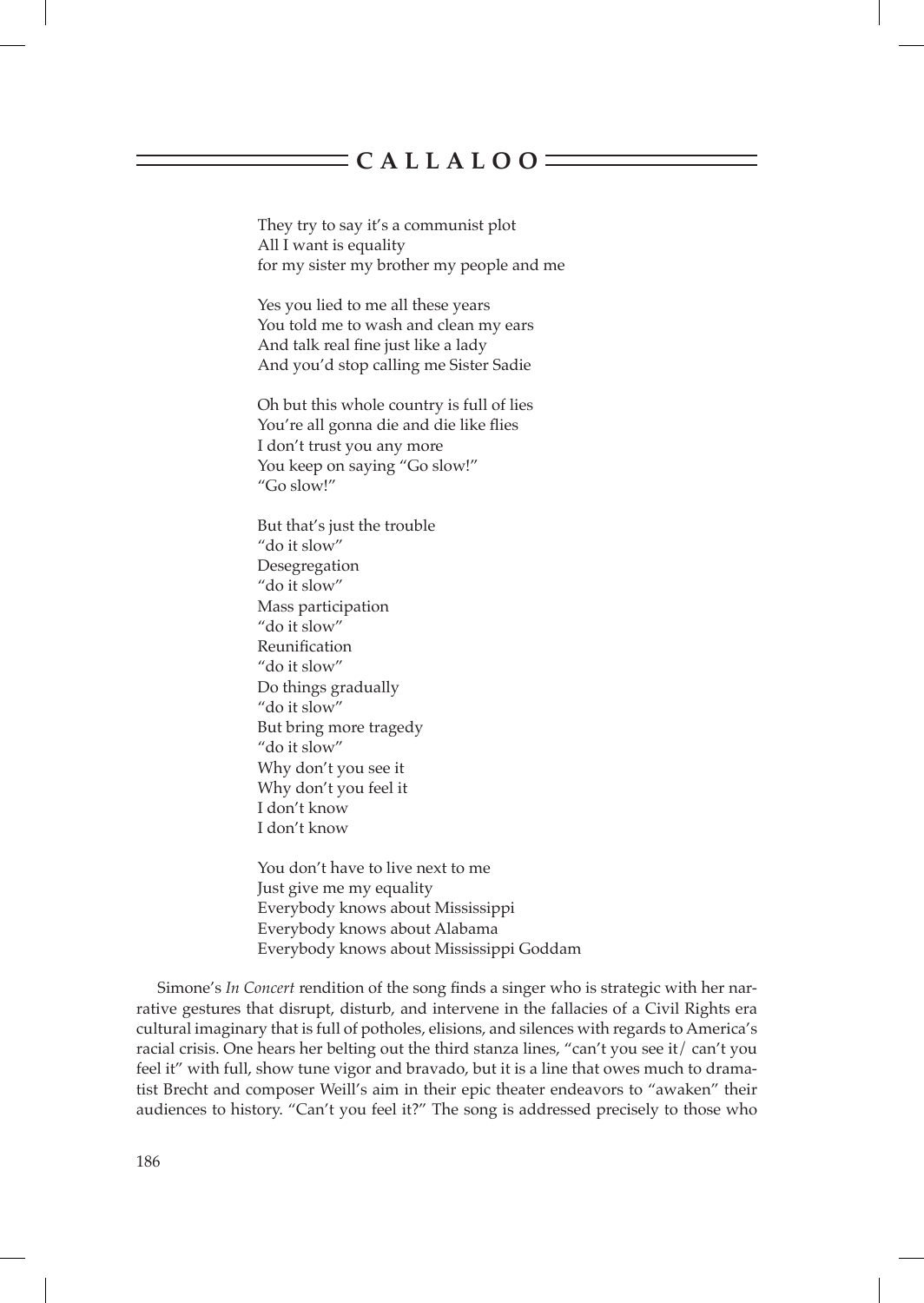are numb and sleeping through the tyranny of history, the assassination of NAACP field secretaries, and church bombings that murder little girls; they are deaf, dumb, and blind, Simone's song asserts, to the American catastrophe at hand. At its core, "Mississippi Goddam" aims to expose the myth of American collectivity that the insult of Jim Crow culture repeats and plays out in the everyday lives of black folks. Simone here "plays out," in her jaunty piano riffs, in her darkly candid lyrics, in the shifting fever of her vocals, the triple rift between what "everybody knows," what no one but her will say, and what she prophetically reads in her jeremiad moments as the fire, brimstone, and locust future at which the nation is hurling.15 Can't you see it? Can't you feel it? We ain't in *Oklahoma* (1943) anymore, Simone's song proclaims. Her infamous interjection—"This is a show tune but the show hasn't been written for it yet"—signifies on the politically expressive limitations of that very genre.

To be sure, "Mississippi Goddam" is a song that owes much to the American Broadway musical art form and the classic structure of Tin Pan Alley show tune euphoria. Simone evokes the sound of traditional musical theater songs from *Showboat* to *South Pacific* in her ballad of Southern social chaos, even as she simultaneously empties out the traditional Broadway show tune of its putative social frivolity, replacing its content with a narrative that sounds nothing like "Ol' Man River." Her performance both theatricalizes the histopolitical narrative she unveils and (re)historicizes musical theater by using the form to make a political intervention in Civil Rights culture. Situating herself at the temporal crossroads—sitting in, as it were, at the piano—she both alludes to the negation of "the (racial) show" in the hegemonic imaginary and writes a musical of black revolt directed equally against Southern terror and (Northern) American socio-political apathy.

Like "Pirate Jenny," but even more pronounced here, Simone enunciates multiple social positions in her anti-love song of the South. Piling on an accretion of pronouns—I, me, you, everybody—her point of address shifts repeatedly throughout the song. In the remarkable eighth stanza alone, Simone (as singer-songwriter) interfaces arduous black labor—"washing the windows, picking the cotton"—with the ironic voices of white supremacist hypocrisy ("you're just plain rotten!" "you're too damn lazy!") with the "do it slow" chant yelled in the background by her band. The ambiguity of this call and response, one in which we might read the responding chant as a call for civil (servant) disobedience, amplifies and inverts itself five stanzas later when the art of nonviolent protest ("desegregation," "mass participation," "reunification," "do[ing] things gradually"), as Simone observes, "brings more tragedy." "Do[ing] it slow" is both a mark of resistance and a failure on the part of movement leaders to face the time bomb that keeps ticking (off) in the race against Civil Rights era white supremacist terror. Simone and her band effectively check the tempo of the nation, calling attention to the historically glacial pace of this country's racial reform even as the galloping, staccato rhythm section marches forward and forecasts the nation's impending damnation.<sup>16</sup> Simone as singer here holds the compositional narrative together, bobbing and weaving across a variety of ideological positions pitted against one another. In a devastating confluence of characters, she emerges in song as the Bull Connor "they," the "me" that's reeling from Southern terrorism, part of the "everybody" who knows about Mississippi and quite centrally the brave and singular "I" bold enough to utter the malediction that propels the incendiary chorus of the song.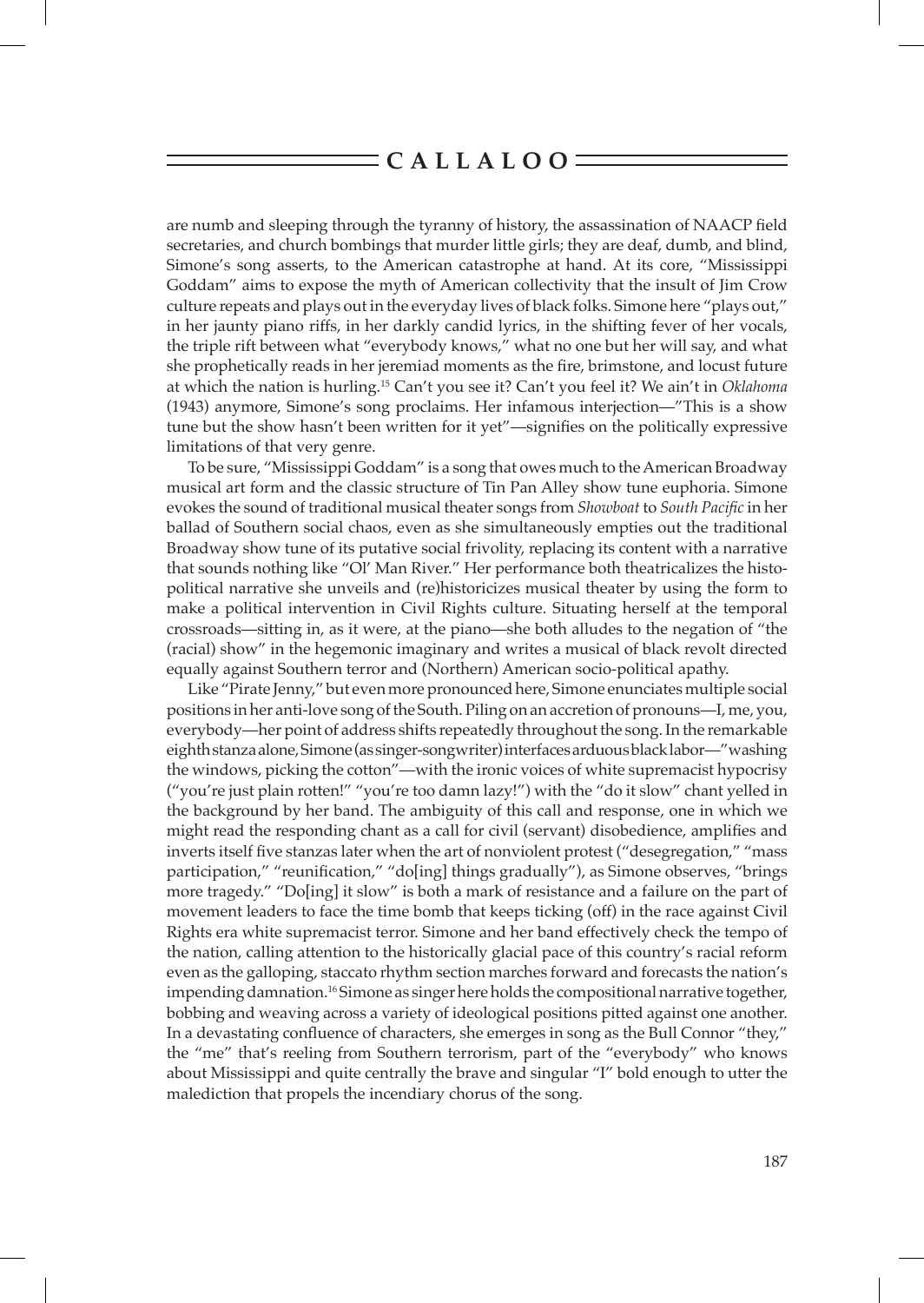#### **The Curse of the Black Pearl**

No other song in contemporary popular music culture history has made such radically subversive political use of profanity other than "Mississippi Goddam." Simone's cursing chorus, what Derek Miller reads as a linguistic "ejaculation" that sets off the irregular rhythmic patterns of the song, opens up the field of alienation that the singer cultivates from beginning to end in her performance, drawing the ire of Southern segregationists, religious leaders, and some civil rights progressives alike which resulted in the song being banned in Mississippi and other Southern states. Well beyond merely causing a commotion in social manners though, Simone's profanity would serve as the insurgent fulcrum of her song. For it is by way of cursing that Nina Simone articulates her own affective disidentification with the South and likewise challenges her listeners to reconsider their own connections to her. The malediction, then, sits at the center of a fraught set of relations in Simone's performance of "Mississippi Goddam" and functions as the operative iteration that generates multiple social and political interventions in Simone's selfconstruction as a black female musician as well as the critical dimensions of her protest ideology (Miller).17

Within the realm of the politics of black female respectability, as Evelyn Brooks Higginbotham has made so clear, the salty language and the religious disavowals of the pianist chanteuse would no doubt transgress multiple realms of social propriety.18 On *In Concert*'s version of the song, the profanity that serves as the central theme of "Mississippi Goddam" distances Simone and her composition from conventional, faith-based protest music performed by activist peers—from the SNCC Freedom Singers to Fannie Lou Hamer—as well as her initially incredulous and increasingly anxious Carnegie Hall audience. With regards to that latter context, the curse is the most powerful mode of distancing that Simone generates. Simone's reiteration of the "Mississippi Goddamn" malediction, along with her infamous mid-song declaration—"I've even stopped believing in prayer"—marks the inflammatory pinnacle of the song and typifies her performative distanciation in the song.

On the surface, it is the most alienating utterance in a song that sings a ballad of social alienation. For cursing is clearly, as Kate E. Brown and Howard I. Kushner have pointed out in their cogent work on the subject, "the linguistic mode of alienation from language and culture" (544).<sup>19</sup> Yet even this act of verbal dissonance remains, in certain ways, deeply rooted in ultimately affirming rather than disavowing one's relationship to God. Linguist Ruth Wanjyrb illuminates, for instance, the ways in which cursing has historically been grounded in "strong faith" and that the word "damn" in particular exposes a speaker's complex relationship to her faith. As she points out, "the English DAMN dates back to 1280. Derived from the Latin damnum ('damage,' 'loss,' and 'hurt'), it means to inflict harm or damage or loss upon [an other]; to condemn or doom to punishment" (Wanjyrb 128). This, then, is the double work of Simone's curse: to engage in a fraught relationship with a God that she now rejects and yet simultaneously needs in order to fulfill her condemnation of the South. Just as well, this is "the fantasy of malediction"; it conjoins revenge and alienation, transforming them into an utterance so "that the body . . . can generate a voice so powerful as to translate outrage into vengeance, disrupting the narrative of its own exclusion" (Brown and Kushner 546). But to Brown and Kushner, it is the historical subject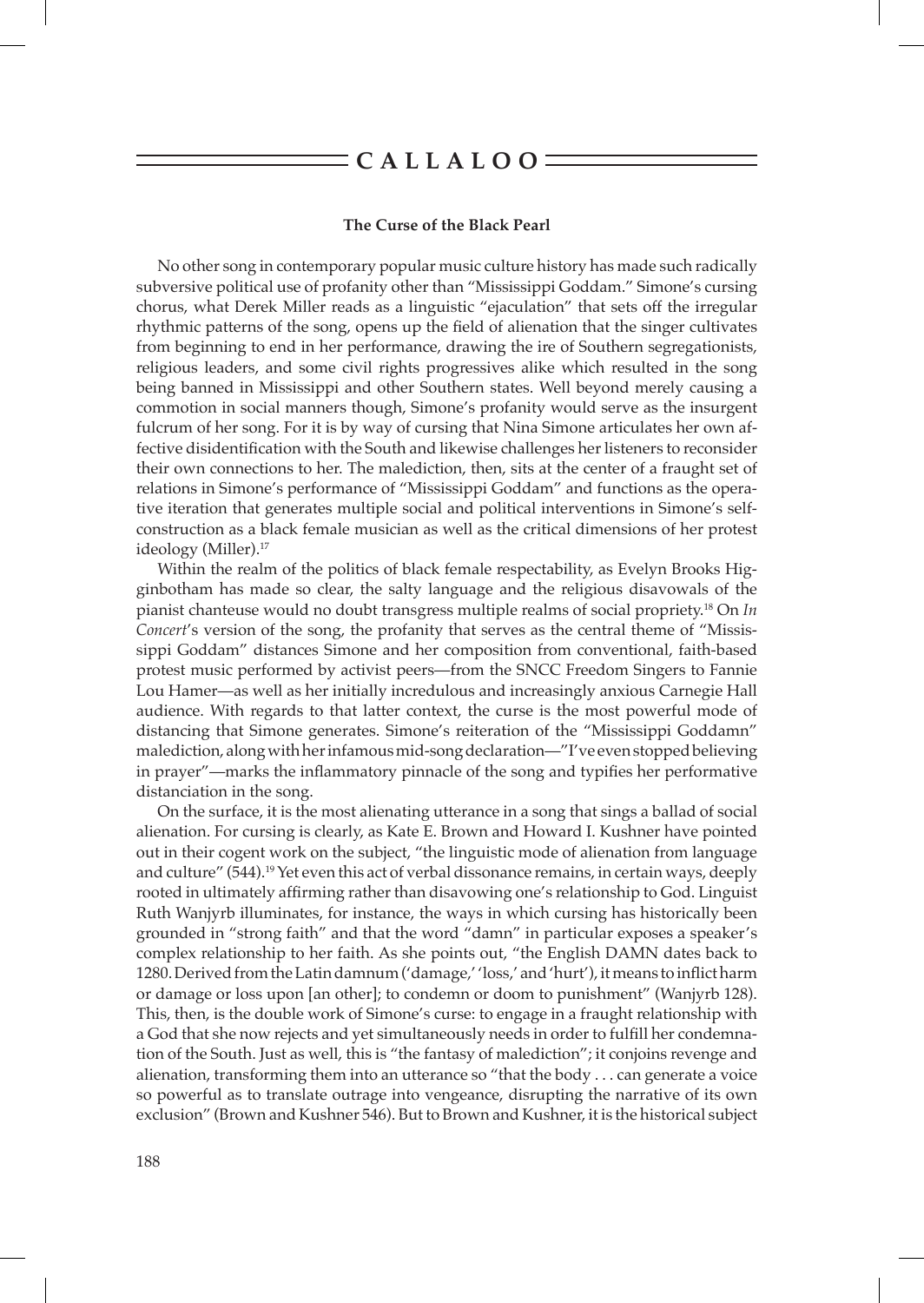who suffers as a result of swearing since "cursing ahistoricizes the body as it gives rise to the eruptive rather than the expressive." Cursing is something, they argue, that "*happens*  to a subject" (539). It encourages the disavowal of self-possession, in turn, re-affirming "the success of cultural discipline" (539). But where then does this leave Nina Simone in concert? In the negated "non-presence" (546) that Brown and Kushner assert that cursing creates, caught in the vortex of the "agrammatical and ahistorical" (549) profane utterance? What of the black female vocalist who sings her curses?

Only by hearing a "profane" Simone through the prism of musicality can we recognize the ways in which her spectacular acts of swearing ultimately reconstitute the steadfast socio-historical "value" of the black female performer in song. As Lindon Barrett demonstrates in his groundbreaking work on the subject, the black singing voice "provides the allowance for African Americans to enter or subvert symbolic, legal, material, and imaginative economies to which we are most usually denied access" (57). Here in the context of "Mississippi Goddam," singing fills the historical void that the curse burns open. It keeps Simone *in* (her own) time. Her musical curse conversely reminds us of Barrett's powerful contention that "the singing voice sounds of the most enduring of African American testimonies to the exigencies of our presence in the Americas" (57).

Cursing and singing. Their social utility is perhaps more entwined than one might think. Consider the "catharsis, aggression, and" as Ruth Wanjyrb convincingly notes, the "social connection" engendered by foul language. Simone's singing curse grants her access to aggression with a score; it allows her to be "symbolically violent" and to "achieve [her] purpose without breaking the prohibition on actual bodily harm" (Wanjyrb 120). Instead, through cursing, Simone's performative violence "breaks" the conventional musicological structure of the song itself, thus creating what Miller reads as a kind of "rhythmic" alienation effect. As he brilliantly observes, Simone delivers the chorus "in an irregular 5/8 bar," thus "the State of Mississippi is fundamentally out of sync with the rest of the world, just as 'Mississippi' is out of sync with the rhythmic world of the song" (Miller). To make our world anew, Nina Simone, ideologically in sync with her song and musically out of sync with her own accompaniment and her band, profanely vocalizes her state(s) of (dis)affected rage.

### **Surrogation of the King**

Throughout Nina Simone's career, the malediction's utility would transfigure in song, most stirringly in a version recorded on April 7, 1968, just four days after the assassination of Martin Luther King, Jr., in a performance at the Westbury Music Fair in Westbury, NY. In the raw, corrosive aftermath of King's murder, Nina's curse emerges as the sonic site of cathartic exorcism, a wished-for choral effort to simultaneously "damn" to hell another ugly chapter of American race relations and at the same time open the door to post-Civil Rights possibility. A substantially subdued Simone opens the song, speaking over the familiar rhythmic piano pulse of "Mississippi" and replacing 1964's feigned ebullience with a eulogy: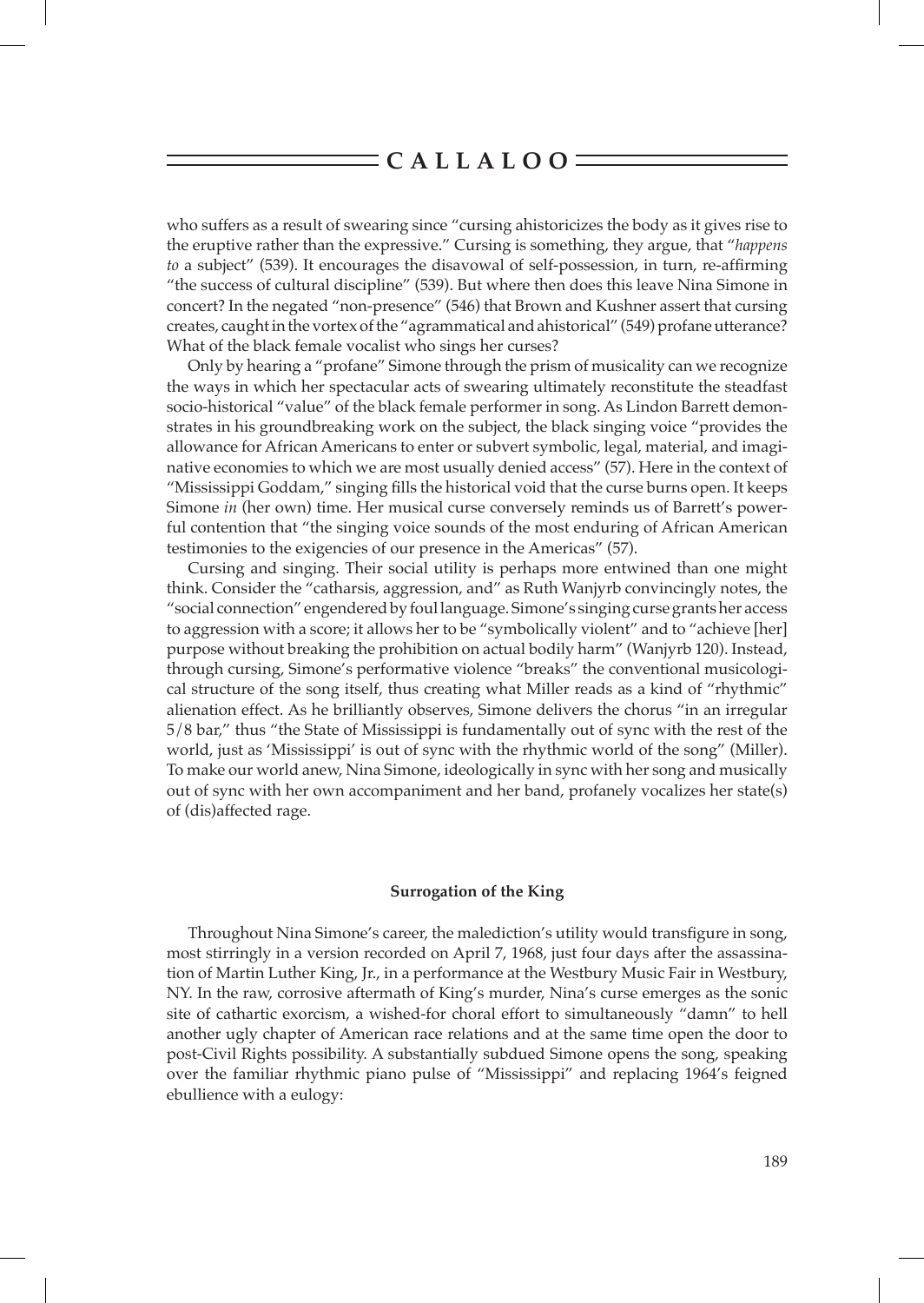of course a couple of years ago, four little girls were killed in Alabama and at that time we got the inspiration to do this song. But Dr. King's murder has left me so numb, I don't know where I'm at really. And of course you heard this song that was composed by Gene Taylor especially for today. But I hope that between now and the end of the year, it'll all be together enough that we will have songs that go down in history for these wonderful, brave people who are no longer with us (Simone, "Mississippi Goddam" 1968).

Simone "goes numb" in this version of the song, singing behind the beat, manifesting in the shifted tempo of her performance the (historical) weight and feel of how "slow" it really goes in the early aftermath of King's murder. If, on the one hand, the malediction is "uttered . . . from a position in which no social consensus is possible" (Brown and Kushner 561), this version of Simone's "Mississippi," predicated yet again on the curse itself, operates conversely as the site of viscerally palpable social bonding and politically re-energized coalition building. A surrogation of the previous performances of the song, this radically altered version of "Mississippi" finds Simone playing the role of historical mediator and performative figurehead whose passionate aim, this time around, is to forge emotional affiliations with her audience and to make King's movement a regenerative force in the present tense. Midway through her performance, Simone addresses listeners in order to make King's voice audible once more, to interpolate him into the crowd and, in turn, to interpolate them into her resurrected musical movement (Brown and Kushner 539). "Now you heard him," Simone declares. "He's one of you. If you have been moved at all and you know my songs at all. FOR GOD'S SAKES JOIN ME. Don't sit back there. The time is too late now. Good God! You know . . . The King is dead. The King of Love is Dead. I ain't 'BOUT to be nonviolent, honey!" (Simone, "Mississippi Goddam" 1968). Still, like she was in 1964, "not kidding" around, Simone nonetheless punctuates her remarks this time with her own deeply knowing, spontaneous laugh that bubbles over the refrain of her chorus here, creating a kind of ironic counter response to the Carnegie Hall audience's obtuse joviality.

This 1968 version of "Mississippi Goddam" pronounces more overtly the dimensions of dislocation and grief embedded in the song ("Where am I going/ What am I doing?/ I don't know") and performs the inevitable Civil Rights effigy, "to evoke an absence, to body . . . forth" the King of the immediate past and the synecdoche for a much larger social revolution (Roach 2–3). Simone rallies her audience, urging them not to "just stand back there" but to step up and move forward, in the process performing a surrogated 1955 King in Montgomery, Alabama, walking—not riding—alongside Coretta Scott, Rosa Parks, Bayard Rustin, and a legion of other young, upstart activists who refused to sit in the zone of the underclass. She, effectively, re-values the militant roots of King's activism and recuperates the insurgency of Rosa's front seat strike. Like Clark Johnson's stunning 2001 film *Boycott*, Simone here resuscitates the radical social protest tactics of early civil rights activism, and she translates King's vision into insurgent musical language.<sup>20</sup>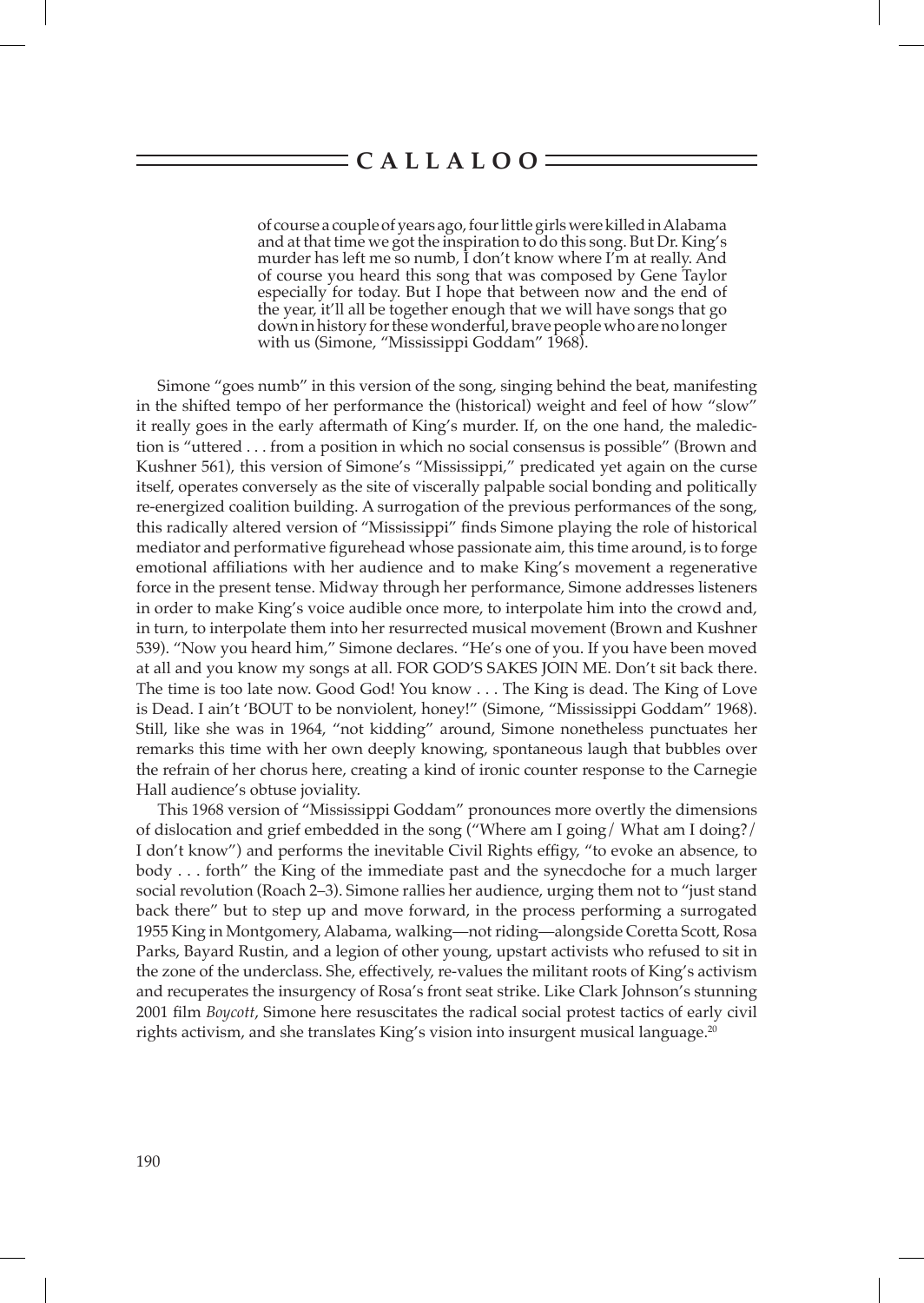#### **Alabama Meets Mississippi**

King is therefore central in this distinct version of "Mississippi Goddam," but the connections between his iconography and the song would return yet again in an even later version of the song captured on film live at the London jazz pub Ronnie Scott's on November 17, 1984. In an interview taken at the time of the gig, the artist reflects on her reasons for continuing to sing her most famous "protest anthem," arguing that "it's important in 1984, because no one ever really commemorated or remembered . . . enough Martin Luther King. And 'Mississippi Goddam' brings him back" (Simone, *Live at Ronnie Scott's*).21 Some years into the Reagan-Thatcher era, then, Simone used her west end platform to revive the political work of her "Mississippi" composition and, likewise, to explain her aesthetic inspiration. On stage, she describes "this song" which is, "as you know . . . written by Nina Simone. It's very much like 1932 . . . at that time Bertolt Brecht and Kurt Weill wrote another song called 'Moon Over Alabama'—in fact they wrote several songs from *Mahagonny*. But there isn't time to do them all. What we're going to do is combine 'Mississippi Goddam' with 'Moon Over Alabama'" (*Live at Ronnie Scott's*). Here for the first and perhaps only time one sees and hears Simone publicly aligning her song of the South with Brecht and Weill's most famous tune from their anti-opera *The Rise and Fall of the City of Mahagonn*y, "the Alabama song" (or, as she refers to it here, "Moon Over Alabama"). The alliances that she forges between her own composition and the *Mahagonny* musical are subsequently made all the more potent by Simone's dynamic reinterpretation of both songs.

First performed on July 17, 1927, *The Rise and Fall of the City of Mahagonny* is, in part, the tale of "a great city obsessed with pleasure" and teetering on the brink of ruin. No doubt Simone would allusively draw an analogy between America and Mahagonny, the American masses and the Brechtian pilgrims on their unstoppable march in search of material and sexual pleasure. *Mahagonny* is a moral tale, as is Simone's. Weill scholar Foster Hirsch argues that in their imagining of the *Mahagonny* narrative, Brecht and Weill envisioned "a cheeky assault on propriety" (Hirsch 11). *Mahagonny*, Hirsch contends, "trespasse[s] acceptable boundaries of literary, musical and theatrical decency" and "refuses categorization" (11, 12). In this regard, one can see how Brecht and Weill's material would have appealed broadly to Simone in her own "assault" on decorum and social propriety.

Moreover, Simone's specific reference to *Mahagonny* the musical brings her use of the song's malediction full circle and poses yet another provocative link to the Brechtian narrative. Simone's damning vocals, for instance, reference the convicted rebel Jimmy's lines in scene 17 of *Mahagonny* when he sings of how "It begins to grow light/ It must not lighten/ There must be no sunrise/ That means a new goddam day begins" (Brecht 56). In Jimmy's song, the curse here emerges as an erstwhile attempt on the part of the outcast to stop the sun from rising on this godforsaken land. Just the same, we hear Simone imparting the curse so as to ensure that day will not break on the hell that is Mississippi/ America. Perhaps, then, there is something to be made of a musical link between Simone and Jimmy, a character who is convicted for (among many other things) "singing forbidden songs" in the midst of the threat of a "big typhoon" (Brecht, *Rise and Fall* 56). Most powerfully, however, it is Simone's interpolation of the "Alabama Song" into this later version of "Mississippi Goddam" that would do multiple kinds of work to reinforce the incisive epistemological critiques embedded in her composition.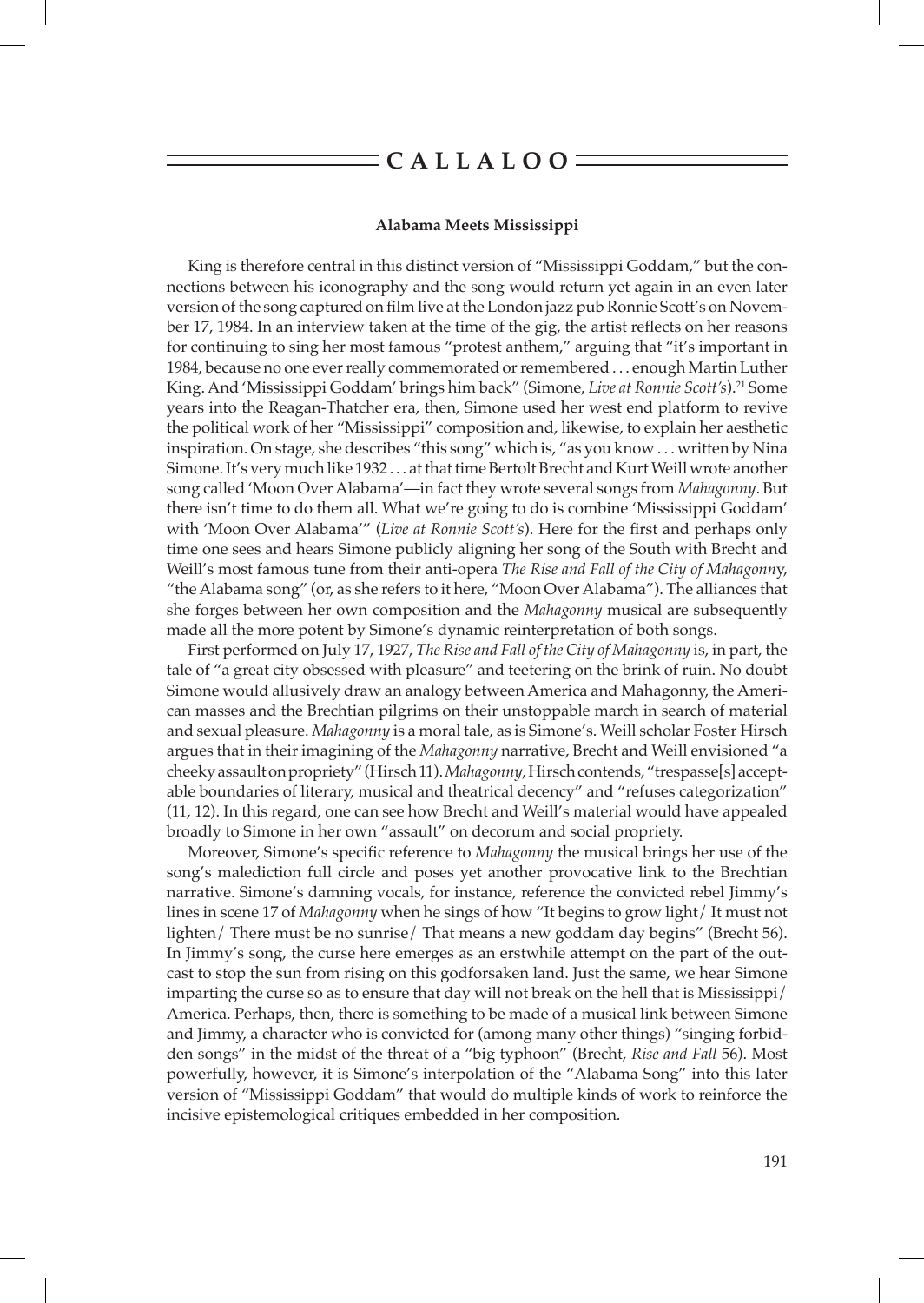In the musical *Mahagonny*, a "contingent of female pilgrims" perform their ode "on their way to the new city" (Hirsch 9). Weill's wife, the legendary actress (turned singer) Lotte Lenya, would perform her signature version of the song with vigor and precision while belting out the chorus: "Oh show us the way to the next whiskey bar! Oh don't ask why! Oh don't ask why! . . . Oh moon of Alabama . . . we've lost our dear old mama . . . " (Hirsch 9; Lenya). At odds with Lenya's cold and regimented gests in the song, Simone's trademark deep, ominous vocals would seemingly transform the economy of the "Alabama Song." Interfacing classical precision with improvisational play, Nina Simone drew on her much-lauded chops as a musician combined with her own political sophistication to sing themes from *Mahagonny* and "Mississippi" once more with feeling.22 And it is for this reason that Russell Berman reads her Ronnie Scott's performance as straying so radically from Brechtian intention.

Yet I would argue that we might instead read the ways that Simone re-signifies and critically re-deploys "Alabama" in order to evoke her own methods of distanciation in "Mississippi." In tempo alone the two songs resemble each other—the polka style march of "Alabama" and Simone's fidgety pedal tone embedded in the riff.<sup>23</sup> Both songs are about certain kinds of escapism and denial. Brecht and Weill's women assert that "we just want liquor" while Nina Simone's America lives in the fantasy that it can hold back time, that it can freeze its beloved "Sister Sadie" in a cotton-picking stoop. The key figures of course that Simone exploits and transforms in her performance are the "us" and the "mama" whom she swiftly translates into "mammy" for the final verse of the song. Simone's Ronnie Scott's performance ultimately exposes the connection between the "us" who's lost their good old "mammy" and "the everybody" who knows but refuses to accept her passing. In effect, the singer reminds her audience that she ain't their mammy, that mammy is dead. The genius move that Simone makes in this performance is to utilize the "Alabama Song" as a way in which to extend and signify on the narrative of hegemonic resistance to black empowerment that "everybody" knows but that some still can't bear to face.

Boldly and yet obliquely, she hints as well in the song's closing lines about how "everybody knows about" presumably the dangers in everyone from a Ronald Reagan to a Jesse Jackson godhead figure in the ominous year of 1984. Here again one witnesses Simone staging a "sit-in" at the piano—as she had in 1964—"sitting in" via the pedal tone to critique the collective "everybody" that's got her so upset—not just Southern states this time. Indeed, the "everybody" of Simone's "Mississippi" versus the "us" of "Alabama" perhaps poses the most intriguing intersections between the two songs. Berman reads these two collective pronouns as at odds with one another. Somehow for him, Simone's "everybody" is a mythically congruous unit, one that is fundamentally at odds with the "us" in search of whiskey and sex. For him, the racial and gender specificities inherent in "Mississippi Goddam" are ultimately indicative of Simone's effort to "stage individuality," an "American cultural politics of anti-Communism, which" he argues, "she would have hardly endorsed, even while participating in it" (Berman 180).

But this kind of a reading both fails to consider the political value of Simone's inscription of racial and gender specificity into the American imaginary, and it neglects to consider Simone's articulation of disenfranchisement at the heart of the song. For if nothing else, "Mississippi Goddam" is about the inability to join in the collective in the first place. Reading Simone's performance in this way threatens to overlook one of its crucial epistemic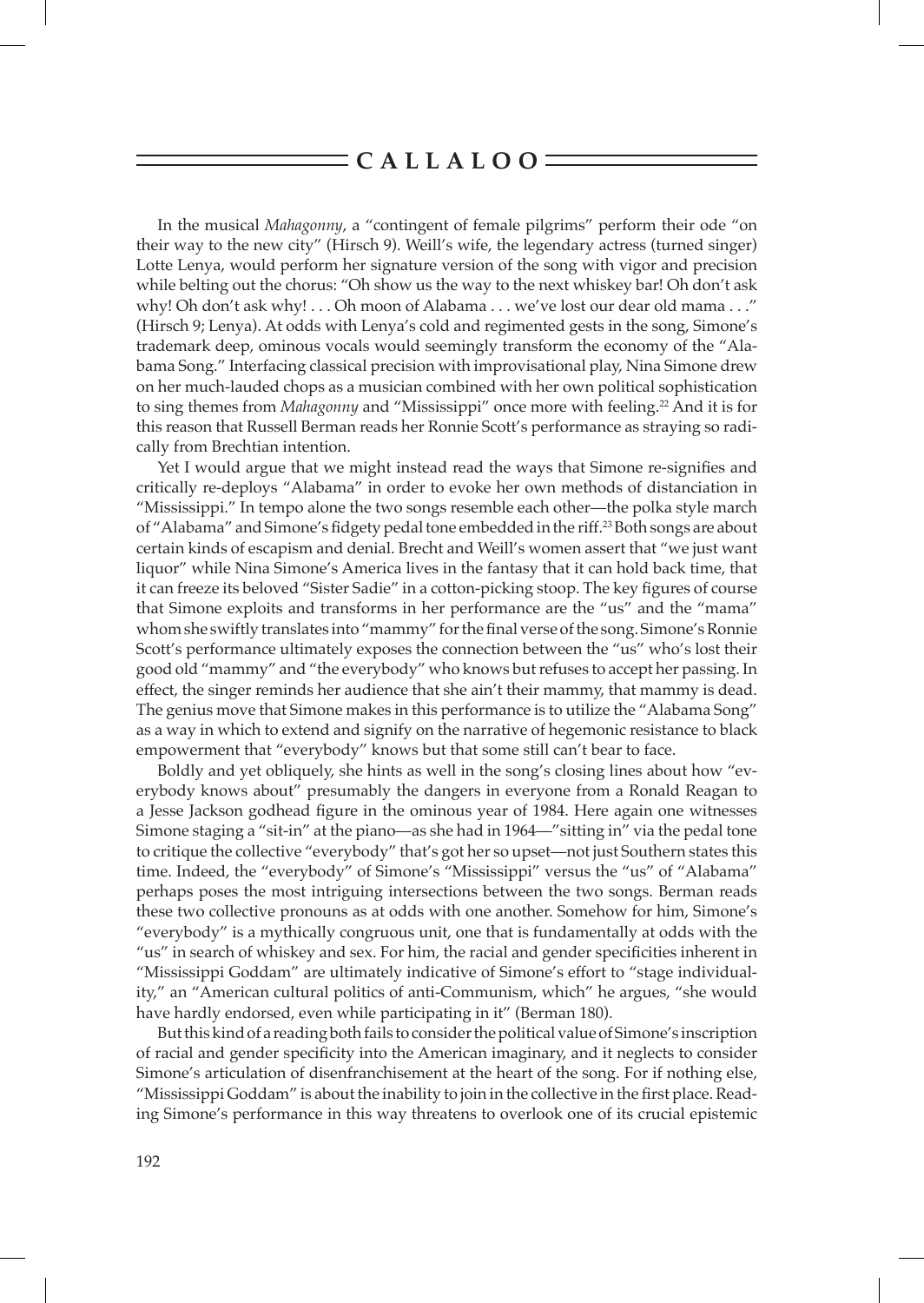critiques, that is, the ways that Simone conjoins oppressive forms of "knowing" to awaken audiences to their own abjection. In her rendition of "The Alabama Song," Nina Simone repeatedly juxtaposes the second verse, "don't ask why" and the later verse, a robust "you know why." The duality of these two verses taken together back-to-back provokes its own commentary: "Show us the way to the next whiskey bar. Don't ask why. YOU KNOW WHY." Complacency and collective suppression are pushed side by side in this reinterpretation of the *Mahagonny* song. Simone's performance makes clear that it's the subject of "knowing" that fundamentally links these two songs together. It is a lyrical juxtaposition that generates its own alluring, epistemological question.

#### **Coda: Sweet Home Alabama**

By the time of her Ronnie Scott's gig in 1984, Nina Simone had long since left the States, first moving to Barbados and later to Africa, throughout Europe, finally settling in France for the remainder of her life. Late into her career, she would maintain the status of a much-heralded musical outsider, a fiercely enigmatic artist who voiced strong opinions about everything she saw wrong with "black" and "white" America—from Reaganomics to Michael Jackson's phantasmagoric skin color. An expatriate vocalist musician, she was literally on the "outside" of her "Mississippi" America, but even from abroad she negotiated ways of entering back into America's primal pop musical scene, the "rock and roll" that Greil Marcus so affectionately celebrates for "dramatizing a sense of what it is to be an American, what it means, what it's worth, what the stakes of life in America might be" (4).

What was "The Alabama Song" by the time of her 1984 performance but a song best known in popular culture for having been a hit single for the Doors in 1967 and a curious 1980 David Bowie b-side? No surprise that Jim Morrison, the Lizard King himself, would cathect onto a song that epitomizes what Simon Reynolds and Joy Press see as the "nomadism, estrangement and flight" at the heart of the Doors' "psychedelic experience" (44). Morrison's fatal "headlong hurtle towards ruinous self-expenditure" would serve as the crux of the Doors' "Alabama," a Bacchanalian march in search of booze and women (Reynolds and Press 118). Bowie, the Brit, a self-described "Brecht fan," a sometime Berlin resident, and a friend of Simone's would cleave closer to the critical spirit of *Mahagonny*, releasing his version of the song on the heels of 1979's "Boys Keep Swinging," an overt mockery of male bonding and "phallic delirium" not unlike the pilgrims in Brecht and Weill's musical.<sup>24</sup> But it is Nina Simone, herself, who stages a final trespass by (re)engaging the song. Her intervention in rock masculinist narratives interrupts the hedonistic boys-are-back-in-town versions of the song and instead choreographs a guerilla action that re-sounds, re-centers, that surrogates black female voices buried at the bottom of the rock and roll archive.

For Simone, then, her performances would serve throughout her career as spectacularly ruminative occasions to dramatize and sonically bring to life the most potent affective dimensions of her public persona. In the 1970s, she built on her reputation for staging live concerts that were at once viscerally torrential and emotionally captivating in ways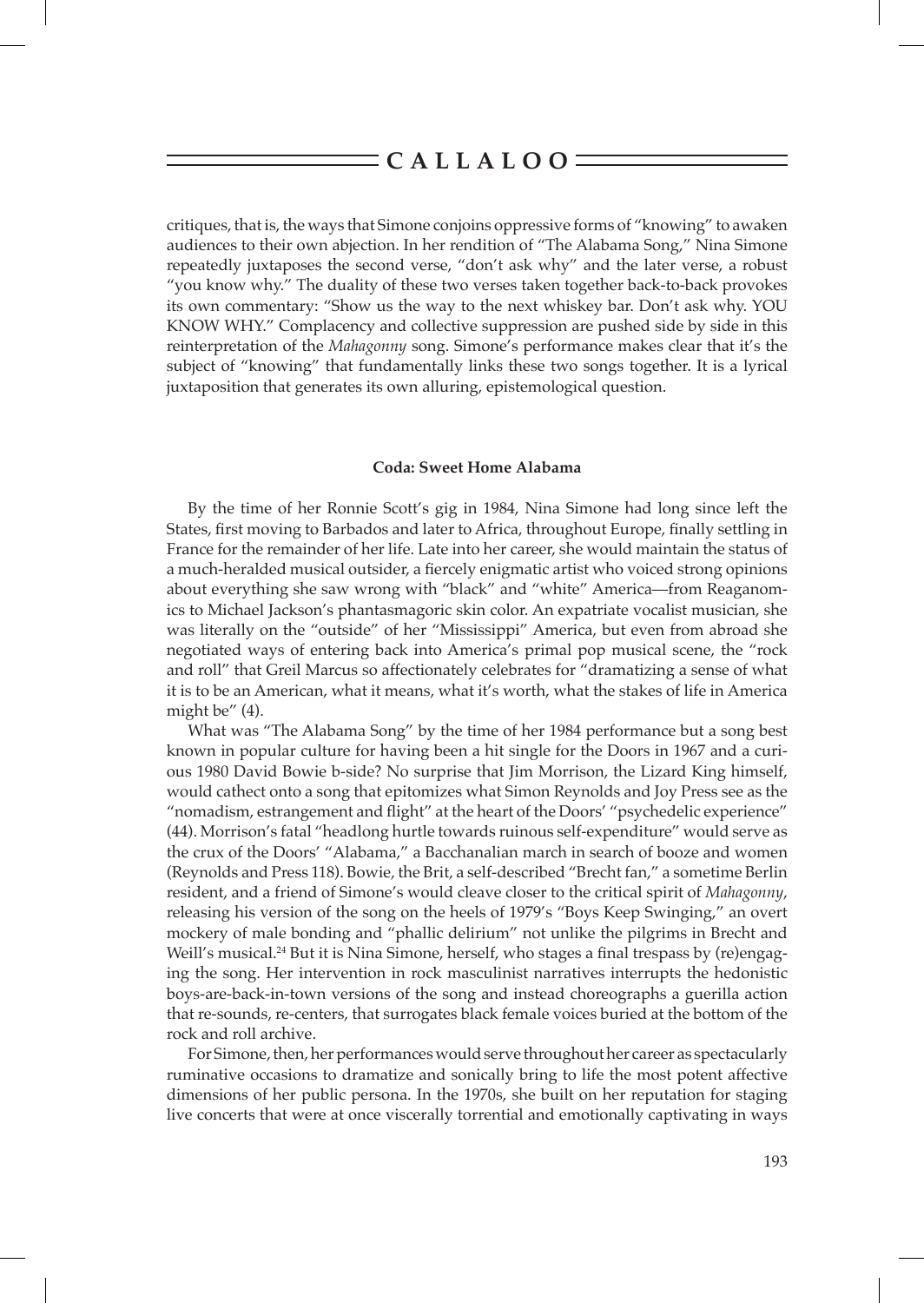that extended and reanimated the jarring spirit of her 1960s alienated protest material. Think for instance of Simone's appearance at the Montreaux jazz festival in 1976, when the artist unleashed a ten-minute tour-de-force litany of feelings and a re-ordering of "Feelings"—the then-current radio hit. In her performance of Morris Albert's maudlin pop song, Simone the expatriate tensely and yet magnetically moves from the position of introspective "reflection" (about "feelings, nothing more than feelings/ trying to forget these feelings of love") to that of sheer willed improvisational invention, immersing herself in extended and dazzlingly intricate runs across the piano ivories. Pushing the scene of performance to "the edge of the event" (to borrow a line from Fred Moten), openly castigating the song itself for its melancholic origins ("I do not believe the conditions that produced a situation that demanded a song like that!"), Simone repeatedly takes her audience in this reading of the song to a place where she mediates affective dissonance, musical virtuosity, and generic hybridity (between classical and pop), just as she had done in 1964 at Carnegie Hall.<sup>25</sup>

#### **NOTES**

- 1. Feminist rock music critic Kathy Dobie likens Simone's voice to "a motor running, running." Dobie observes that Simone's "voice seems to trigger grief, in the same way that certain sounds do—a fog horn, light rain on an empty lake, trucks rolling down the highway in the middle of the night"  $(2\bar{3}2).$
- 2. *I Put A Spell On You* illustrates this journey in great detail, and in this regard it remains a stunning discursive record of black female popular music eclecticism and virtuosity. A first person account of the artist's life as a musical prodigy-turned-popular music sensation and 1960s Civil Rights activist, the book follows Simone's life-long pursuit of "freedom" as an aesthetic as well as a political endeavor. Ruth Feldstein calls the book "a biography of defiance," and she offers a rigorous reading of Simone and Cleary's savvy and yet ideologically complicated text (25).
- 3. From high school in North Carolina, Nina Simone moved on to The Juilliard School in New York City before taking a detour into the world of Atlantic City nightclub performing as a way to pay the bills in the 1950s. She has often stated it was this need to support herself that led her to begin singing in addition to playing the piano. See Simone and Cleary 44–53.
- 4. *I Put a Spell On You* demands more analytical attention than I am able to give it here. Nonetheless, following the lead of both Shane Vogel and Thomas Postlewait, I am reading Simone's autobiography as a "document" not of performance history but of "performance theory" in which we can hear and see her making sense of a complex web of racially, gendered, class, and sexually charged politics that shaped her career. See Vogel 167–93, Postelwait. Tammy Kernodle explores Simone's centrality as an innovator of the contemporary freedom song, and she focuses in part on interrogating the musicological complexities of Simone's composition "Mississippi Goddamn." While Kernodle and I diverge in our methodological approaches to examining this song, we nonetheless share an interest in demonstrating the virtuosic aesthetic strategies of Nina Simone's protest music. See Kernodle 295–317. Simone's activist efforts in many ways resemble that of Abbey Lincoln, an artist who fully embraced her role as a jazz musician and protest performer. For more on Lincoln's remarkable career, see Griffin, If You Can't Be Free 161–192. See also Porter 149–190.
- 5. On the politics of black women's eccentric movements, see Peterson xi–xii.
- 6. Shane Vogel examines an equally provocative aesthetics of what he calls performative "impersona" in the career of Lena Horne (167–193).
- 7. For more on Hamer's Civil Rights song activism, see Reagon. For more on Odetta, see Jacobson.
- 8. In his essay "Other: From Noun to Verb," Mackey illustrates the ways that poet and critic Edward Kamau Brathwaite transforms the noun Caliban into a "fugitive" linguistic verb, a discursive tool of maroonage. "'Calibanization' insists," he argues,

that in West Indian folk speech English is not so much broken as broken into, that a struggle for turf is taking place in language. . . . As in the anagrammatic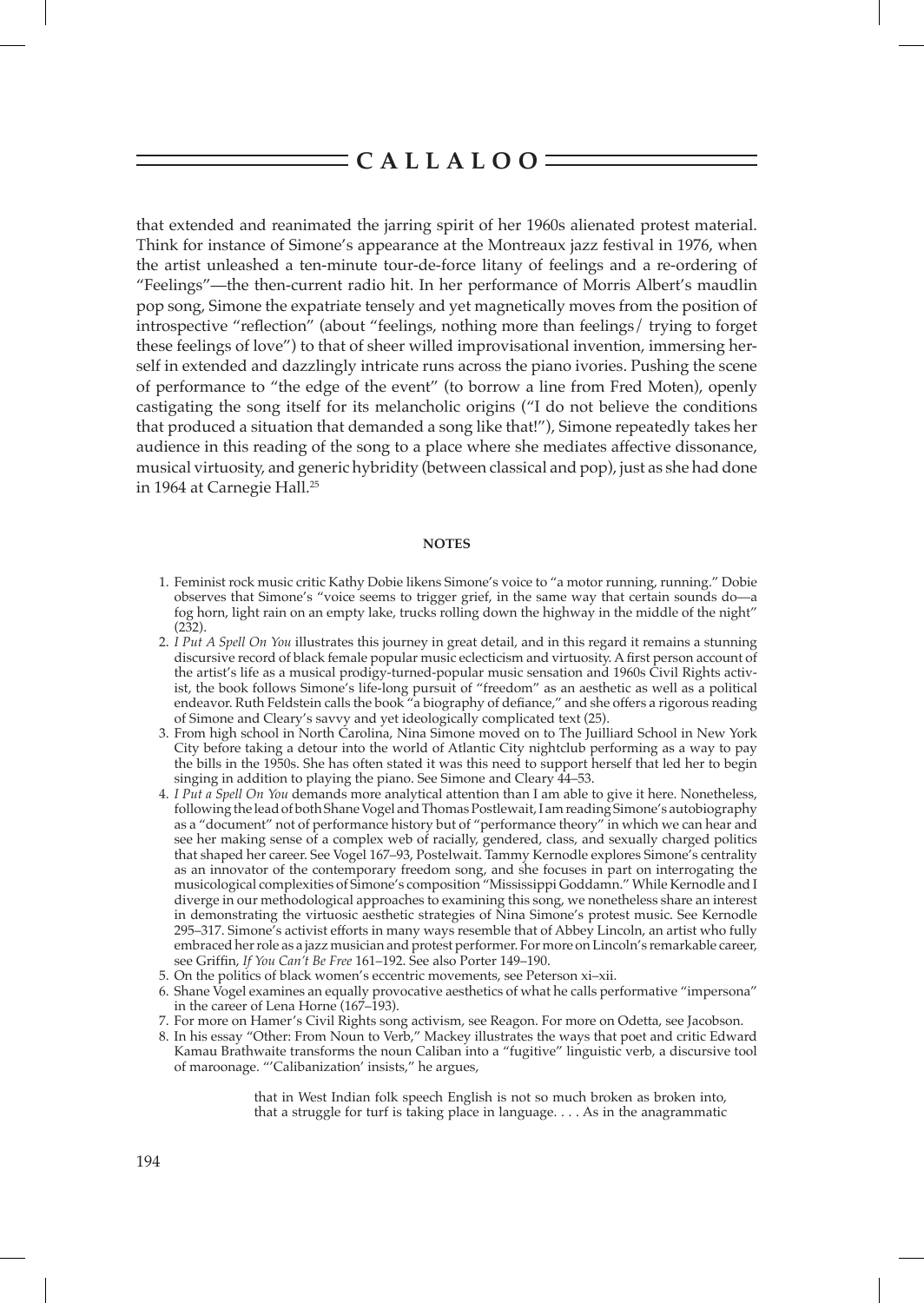'derangement' Shakespeare had recourse to in fashioning *Caliban* from *cannibal*, the puns, malapropisms, odd spellings, neologisms, and straining means Brathwaite resorts to speak of the disturbances outside as well as inside the language, social disruptions the word is thus made to register. (272)

- 9. Hortense Spillers argues that "if we can draw out the emphasis on the female vocalist's art, rather than her biographies, then we gather from the singer that power and control [to] maintain an ontological edge" (166). See also Wald.
- 10. Pop critic Jennifer Gilmour maintains that Simone's relationship with her audience "endured" throughout her career and that she sustained a lack of tolerance for "talk during a performance" in which case she would "stop playing. She might even leave the stage. Claiming that it broke her concentration, at the bar she'd wait until the loud drunks were thrown into the street to resume her playing."
- 11. For an example of Moms Mabley's incisive Civil Rights protest humor, see *Moms Mabley, Comedy Ain't Pretty*. See also Gregory. In 1960, Colpix recorded Nina Simone's landmark sets at the Village Gate in New York City, and a young Richard Pryor served as her opening act. Simone recounts meeting the comedian in her autobiography. See Simone and Cleary 70–71.
- 12. For more on alienation effects, see Brecht.
- 13. On Billie Holiday's social protest work in song, see Griffin, If You Can't Be Free. On Abbey Lincoln's Civil Rights and black cultural nationalist politics as a performer, see Porter 149–190. On Labelle see Echols 71–120.
- 14. See also Baraka 219.
- 15. Kernodle describes how the "song begins in C major in an up-tempo 4/4 that is established by the drummer playing each beat, the bassist playing double octave stops, and Simone's piano vamping on the main harmonies" (303).
- 16. In short, "Mississippi Goddam" is a song that invokes temporal shifts in historical, musical, and performative time as forms of narrative critique. As performance studies scholar Derek Miller has brilliantly pointed out to me, Simone's *In Concert* rendition of the song "resists rhythm." "Particularly when she sings 'they try to say it's a Communist plot,'" Miller argues, "it is as though the absurdity of the FBI's charges against [Martin Luther King  $[r]$ ] throw her out of time and she has to find her way back by the end of the verse." Thanks also to Katia Washington for her helpful comments regarding tempo in "Mississippi Goddam."
- 17. See also Munoz; Simone and Cleary 91.
- 18. As Feldstein makes clear, Simone rejected "the impulse to talk like a lady," and she defied "expecta. tions of respectable womanhood" altogether in her musical repertoire (1365–1366).
- 19. Cursing, Brown and Kushner argue, is a "breach of communicative propriety" (537).
- 20. See also Smith.
- 21. In her interview, Simone also reflects on the contemporary success of Irish modern rock group U2, and their 1984 hit "Pride (In the Name of Love)," observing that their song as well "about the story of Martin Luther King" proves that the movement is "not dead in their minds. The youth need to know the history of America . . . They need to know what we did there. And so I'm happy that I'm still singing it because obviously that group [was] still thinking about it too. And in 1984 they were able to put together a sound that became a hit which means that he is still now alive in the eyes and the ears and the brains of many young people. I think that's important and that's my contribution . . ."
- 22. Simone balanced her classical training with her gospel church culture's emphasis on deep improvisational experimentation and adventure (Simone and Cleary 19). She outlines her politics at length in *I Put A Spell on You* as well, and particularly underscores the intellectual dimensions of her shared politics with playwright and friend Lorraine Hansberry (Simone and Cleary 86–87).
- 23. Thanks to Reginald Jackson for his helpful feedback regarding Simone's piano performance.
- 24. My thanks to Maureen Mahon for her helpful feedback regarding Bowie's version of Brecht and Weill.
- 25. See Simone's 1976 Montreaux jazz festival performance at <http://www.youtube.com/ watch?v=mH5ZE3N8cxU>.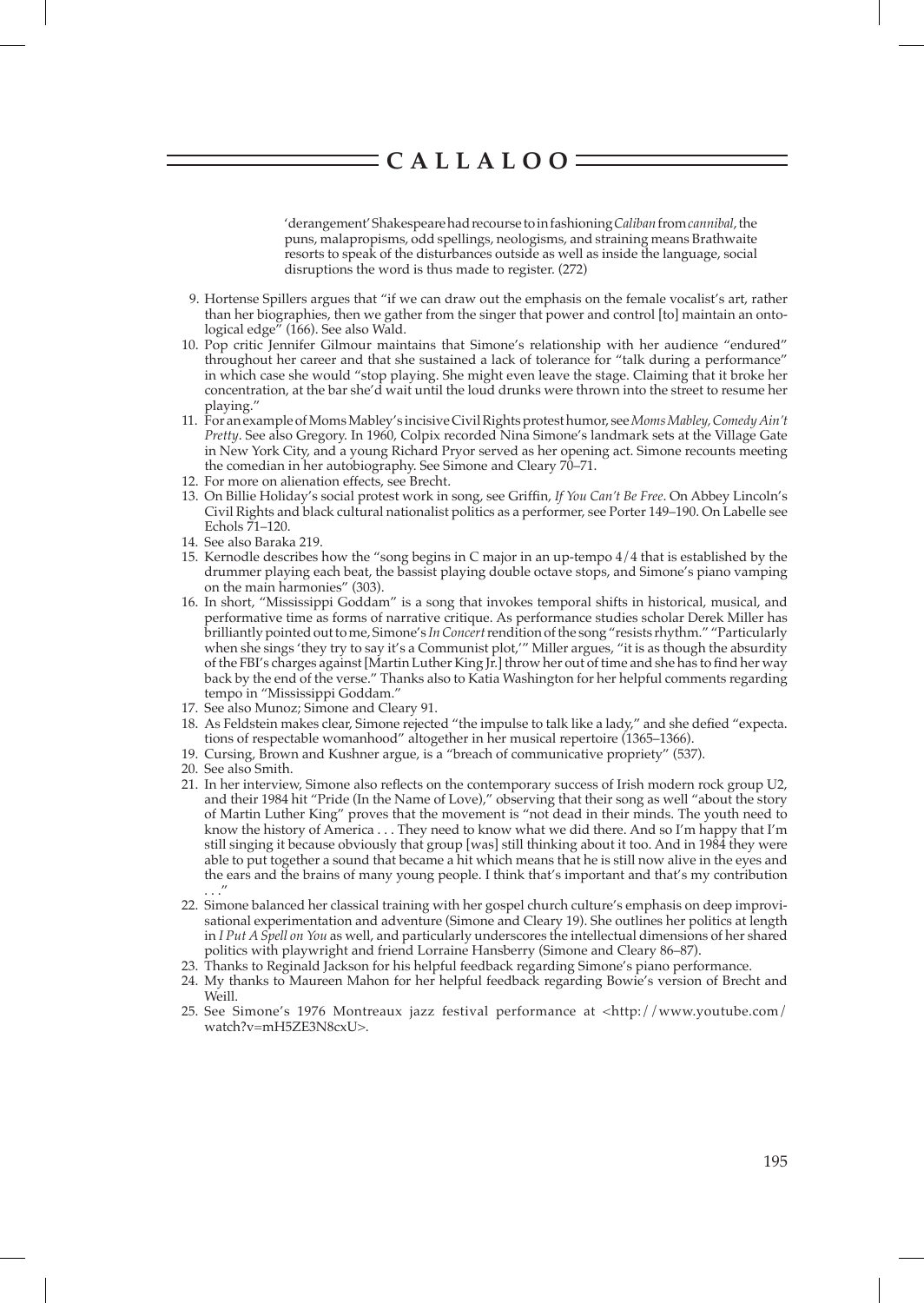#### **WORKS CITED**

Albert, Morris. "Feelings." *Feelings*. Ans Records. 1996. CD.

- Austin, J. L. *How To Do Things With Words*. New York: Oxford UP, 1976.
- Baker, Houston. "Caliban's Triple Play." *Critical Inquiry* 13 (1986): 182–96.
- Baraka, Amiri. "Black Art." *The Leroi Jones/Amiri Baraka Reader*. New York: Basic Books, 1999. 219.

Barrett, Lindon. *Blackness and Value: Seeing Double*. New York: Cambridge UP, 1998.

- Berman, Russell A. "Sounds Familiar?: Nina Simone's Performances of Brecht/Weill Songs." *Sound Matters: Essays on Acoustics of Modern German Culture*. Ed. Nora M. Alter and Lutz Koepnick. New York: Berghah Books, 2004. 171–82.
- Bernstein, Adam. "Nina Simone, Eclectic Soul and Protest Singer, Dies." *Washington Post* 22 Apr. 2003: B6.

Blau, Herbert. *The Audience*. Baltimore: Johns Hopkins UP, 1990.

- Bowie, David. "The Alabama Song." *Stage (Live)*. EMI Records. 2006. CD.
- Boycott. Dir. Clark Johnson. Perf. Jeffrey Wright, Carmen Ejoba, and CCH Pounder. HBO films, 2001. DVD.
- Brecht, Bertolt. *Brecht on Theatre: The Development of an Aesthetic*. Ed. John Willett. New York: Hill and Wang, 1992.
	- ———. *The Rise and Fall of the City of Mahagonny*. Trans. Steven Giles. London: Metheun Drama, 2007.
- Brooks Higginbotham, Evelyn. *Righteous Discontent: The Women's Movement in the Black Baptist Church, 1880–1920*. Cambridge, MA: Harvard UP, 1993.
- Brown, Kate E., and Howard I. Kushner. "Eruptive Voices: Cropolalia, Malediction, and the Poetics of Cursing." *New Literary History* 32.3 (2001): 538–62.
- Brown, William Wells. *The Escape, Or a Leap For Freedom*. Ed. James V. Hatch and Ted Shine. New York: Free Press, 1996.
- Buck-Morss, Susan. *The Origin of Negative Dialectics: Theodor W. Adorno, Walter Benjamin, and the Frankfurt Institute*. New York: Free Press, 1977.
- Carby, Hazel. "It Jus' Be's Dat Way Sometimes: The Sexual Politics of Women's Blues." *Unequal Sisters: A Multicultural Reader in U.S. Women's History*. Ed. Vicki L. Ruiz and Ellen Carol DuBois. New York: Routledge, 1994. 330–41.
- Dobie, Kathy. "Midnight Train: A Teenage Story." *Trouble Girls: The Rolling Stone Book of Women in Rock*. Ed. Barbara O'Dair. New York: Random House, 1997. 225–36.
- The Doors. "The Alabama Song." *The Best of the Doors*. Rhino/Wea, 1985.
- Echols, Alice. "Ladies Night: Women and Disco." *Hot Stuff: Disco and the Remaking of American Culture*. New York: W.W. Norton & Company, 2010. 71–120.
- Feldstein, Ruth. "'I Don't Trust You Anymore': Nina Simone, Culture, and Black Activism in the 1960s." *The Journal of American History* 91.4 (2005): 1349–79.
- Gilmour, Jennifer. "Nina Simone." *Salon.com*. June 2000. Web. 30 Dec. 2007.

Gregory, Dick. *From the Back of the Bus*. New York: Avon Books, 1966.

Griffin, Farah. If You Can't Be Free, Be A Mystery. New York: Free Press, 2001.

———. "When Malindy Sings: A Meditation on Black Women's Vocality." *Uptown Conversation: The New Jazz Studies*. Ed. Robert G. O'Meally, Brent Hayes Edwards, and Farah Jasmine Griffin. New York: Columbia, 2004. 102–25.

Hartman, Saidiya. *Scenes of Subjection: Terror, Slavery, and Self-Making in Nineteenth Century America*. New York: Oxford UP, 1997.

- Higginbotham, Evelyn Brooks. *Righteous Discontent: The Women's Movement in the Black Baptist Church, 1880–1920*. Cambridge, MA: Harvard UP, 1994.
- Hirsch, Foster. *Kurt Weill on Stage: From Berlin to Broadway*. New York: Alfred A. Knopf, 2002.
- Jacobson, Matthew Frye. "Take this Hammer: Odetta, Coffehouse Publics, and the Tributaries of the Left, 1953–1962." American Studies Association Convention. Washington, DC. 7 Nov. 2009. Address.
- Kernodle, Tammy. "'I Wish I Knew How It Would Feel to Be Free': Nina Simone and the Redefining of the Freedom Song of the 1960s." *Journal of the Society for American Music* 2.3 (2008): 295–317.
- Lenya, Lotte. *Lenya Sings Kurt Weill*. Sony Music Entertainment, 1997. CD.
- Mabley, Moms. *Moms Mabley, Comedy Ain't Pretty*. Varese Sarabande, 2004. CD.
- Mackey, Nathaniel. "Other: From Noun to Verb." *Discrepant Engagement: Dissonance, Cross-Culturality, and Experimental Writing*. By Mackey. New York: Cambridge UP, 1993. 265–86.
- Marcus, Greil. *Mystery Train: Images of America in Rock and Roll Music*. New York: E.P. Dutton, 1975.
- Marsh, Dave. Preface. *I Put a Spell on You*. By Nina Simone with Stephen Cleary. 1991. New York: Da Capo, 2003. v–vi.